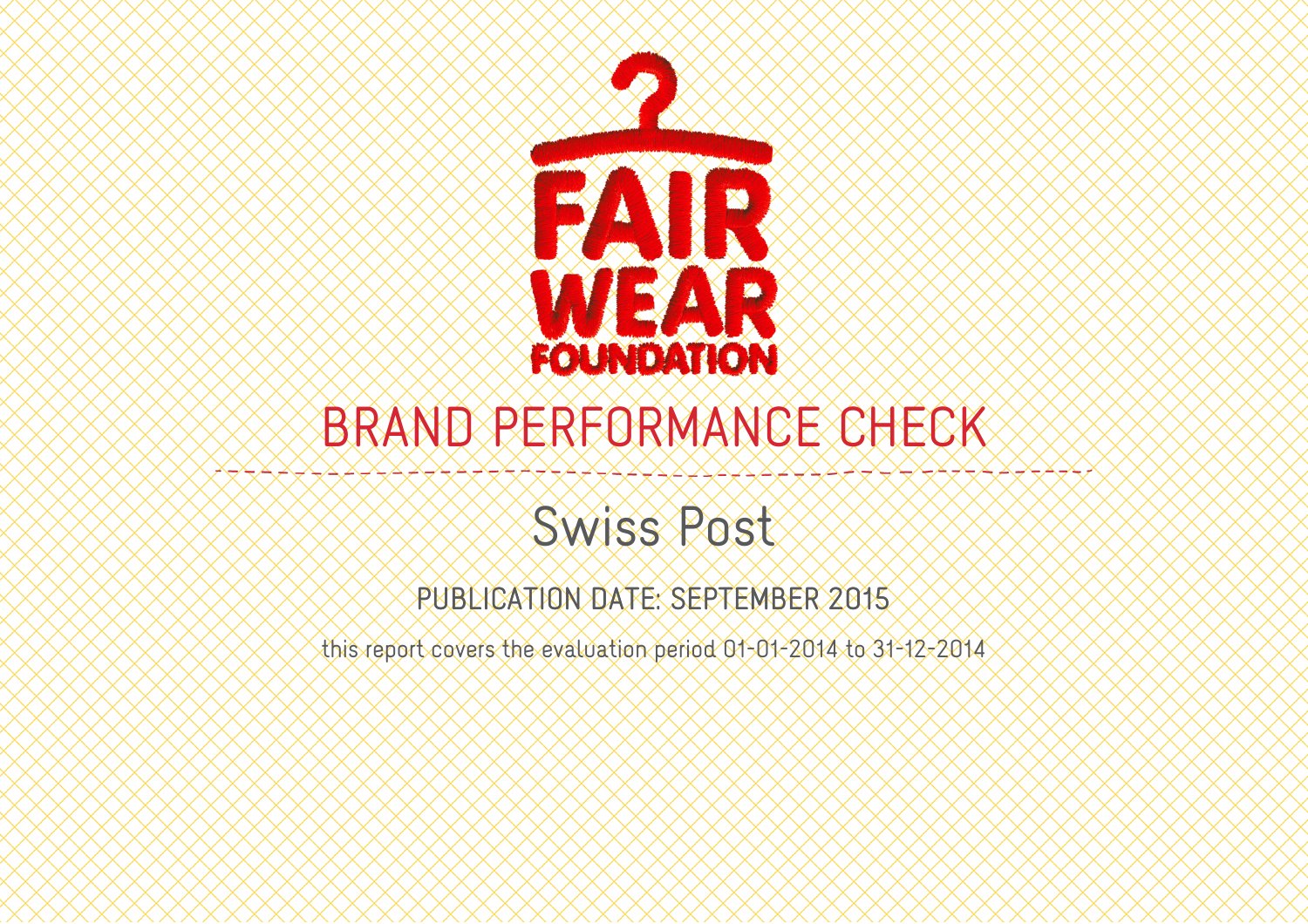#### ABOUT THE BRAND PERFORMANCE CHECK

Fair Wear Foundation believes that improving conditions for apparel factory workers requires change at many levels. Traditional efforts to improve conditions focus primarily on the factory. FWF, however, believes that the management decisions of clothing brands have an enormous influence for good or ill on factory conditions.

FWF's Brand Performance Check is a tool to evaluate and report on the activities of FWF's affiliate members. The Checks examine how affiliate management systems support FWF's Code of Labour Practices. They evaluate the parts of affiliate supply chains where clothing is assembled. This is the most labour intensive part of garment supply chains, and where brands can have the most influence over working conditions.

In most apparel supply chains, clothing brands do not own factories, and most factories work for many different brands. This means that in most cases FWF affiliates have influence, but not direct control, over working conditions. As a result, the Brand Performance Checks focus primarily on verifying the efforts of affiliates. Outcomes at the factory level are assessed via audits and complaint reports, however the complexity of the supply chains means that even the best efforts of FWF affiliates cannot guarantee results.

Even if outcomes at the factory level cannot be guaranteed, the importance of good management practices by affiliates cannot be understated. Even one concerned customer at a factory can have significant positive impacts on a range of issues like health and safety conditions or freedom of association. And if one customer at a factory can demonstrate that improvements are possible, other customers no longer have an excuse not to act. The development and sharing of these types of best practices has long been a core part of FWF's work.

The Brand Performance Check system is designed to accommodate the range of structures and strengths that different companies have, and reflects the different ways that brands can support better working conditions.

This report is based on interviews with affiliate employees who play important roles in the management of supply chains, and a variety of documentation sources, financial records, supplier data. The findings from the Brand Performance Check are summarized and published at www.fairwear.org. The online Brand Performance Check Guide provides more information about the indicators.

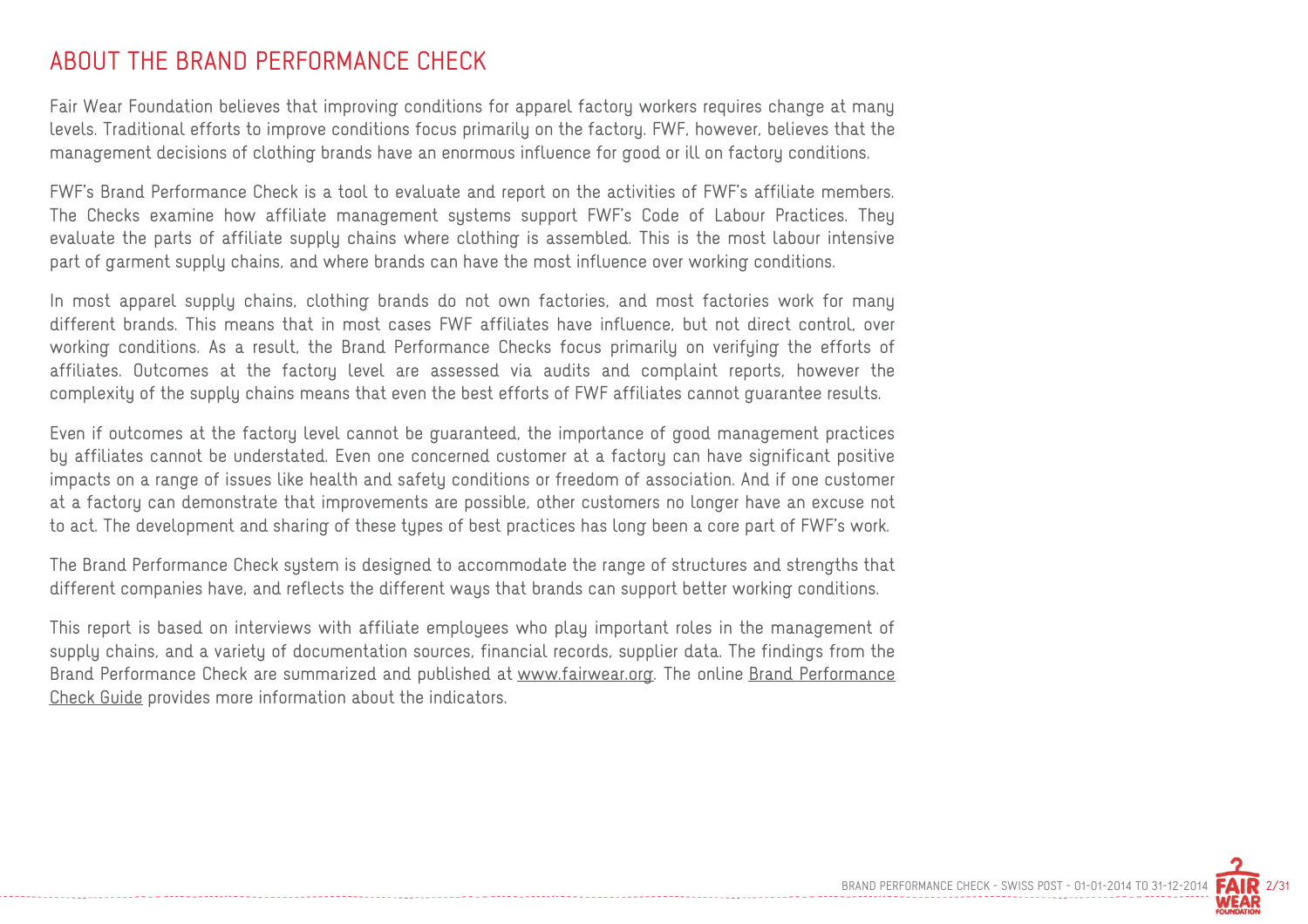## BRAND PERFORMANCE CHECK OVERVIEW

#### Swiss Post

#### Evaluation Period: 01-01-2014 to 31-12-2014

-------------------------------

| AFFILIATE INFORMATION                                                                     |                                                                                 |
|-------------------------------------------------------------------------------------------|---------------------------------------------------------------------------------|
| Headquarters:                                                                             | Bern, Switzerland                                                               |
| Member since:                                                                             | 13-06-2012                                                                      |
| Product types:                                                                            | Workwear                                                                        |
| Production in countries where FWF is active:                                              | Bulgaria, China, Romania                                                        |
| Production in other countries:                                                            | Czech Republic, Hungary, Italy, Jordan, Poland, Portugal, Slovakia, Switzerland |
| <b>BASIC REQUIREMENTS</b>                                                                 |                                                                                 |
| Workplan and projected production location data for upcoming year have been<br>submitted? | Yes                                                                             |
| Actual production location data for evaluation period was submitted?                      | Yes                                                                             |
| Membership fee has been paid?                                                             | Yes                                                                             |
| All suppliers have been notified of FWF membership?                                       | Yes                                                                             |
| <b>SCORING OVERVIEW</b>                                                                   |                                                                                 |
| % of own production under monitoring                                                      | 99%                                                                             |
| Benchmarking score                                                                        | 77                                                                              |
| Category                                                                                  | Leader                                                                          |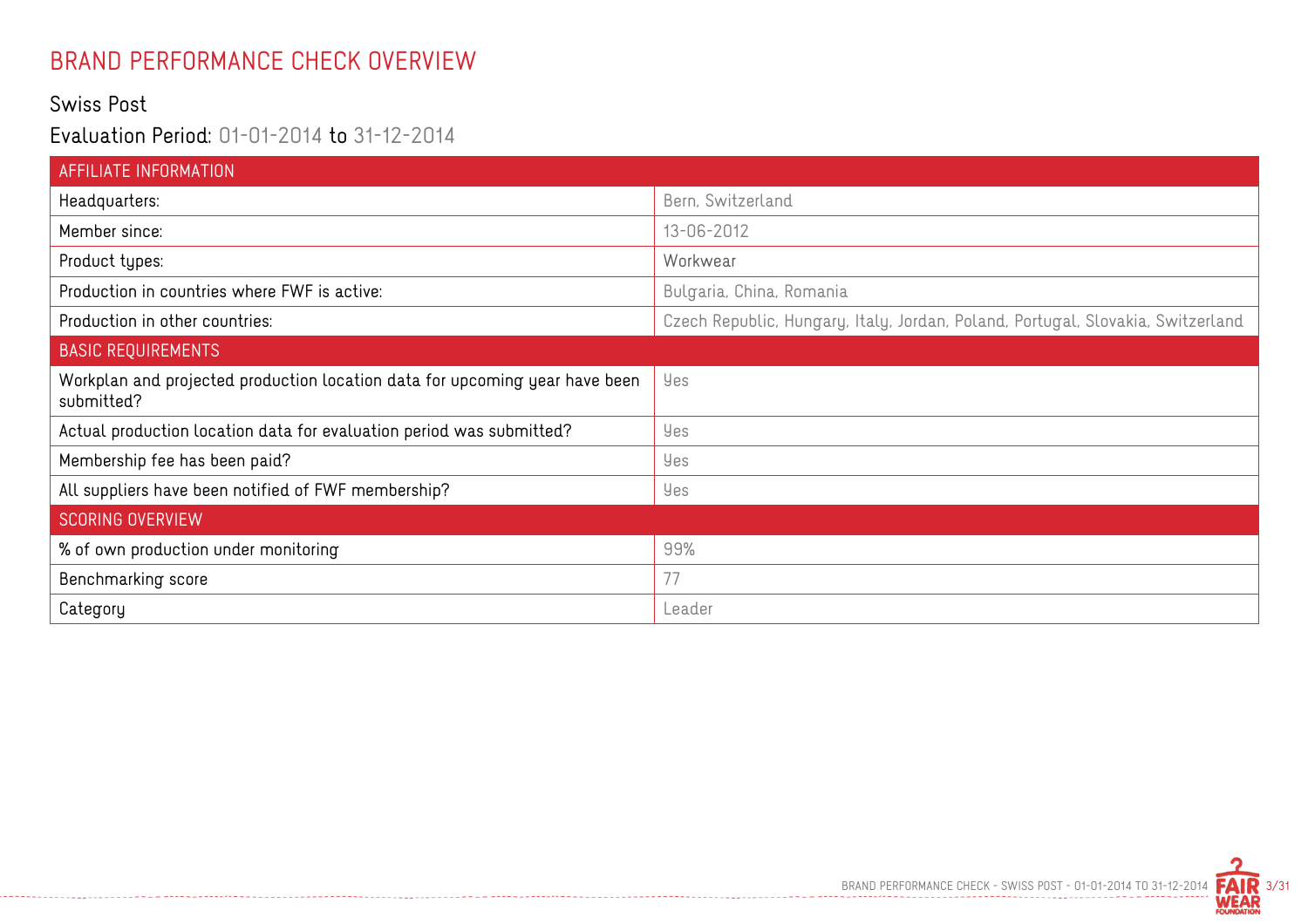#### Summary:

Swiss Post meets most of FWF's management system requirements and goes beyond several. It has monitored 99% of its total purchasing volume, therefore meeting the 90% threshold required during the third year of membership.

Swiss Post conducts thorough human rights due diligence when selecting new suppliers inclduing pre-audits and/or visits. They also works closely with some suppliers to remediate audit findings and actively tries to raise wage benchmarks. However, this does not yet apply to all suppliers. FWF therefore recommends Swiss Post to increase its knowledge about all suppliers and involve intermediaries more actively. This should include systematic root cause analysis of overtime and of wages lower than living wage. Cooperation with other customers to increase leverage and impact is strongely recommended as well as setting up a production planning system that takes the overall capacity of suppliers into account.

Swiss Post facilitated an ILO Better Work training for one supplier in Jordan and actively worked on improving dialogue at the factory and working conditions. Also, two Chinese suppliers participated in FWF's Workplace Education Programme training in 2014. FWF encourages Swiss Post to stimulate more suppliers to participate in WEP trainings, helping to raise awareness about the FWF worker helpline.

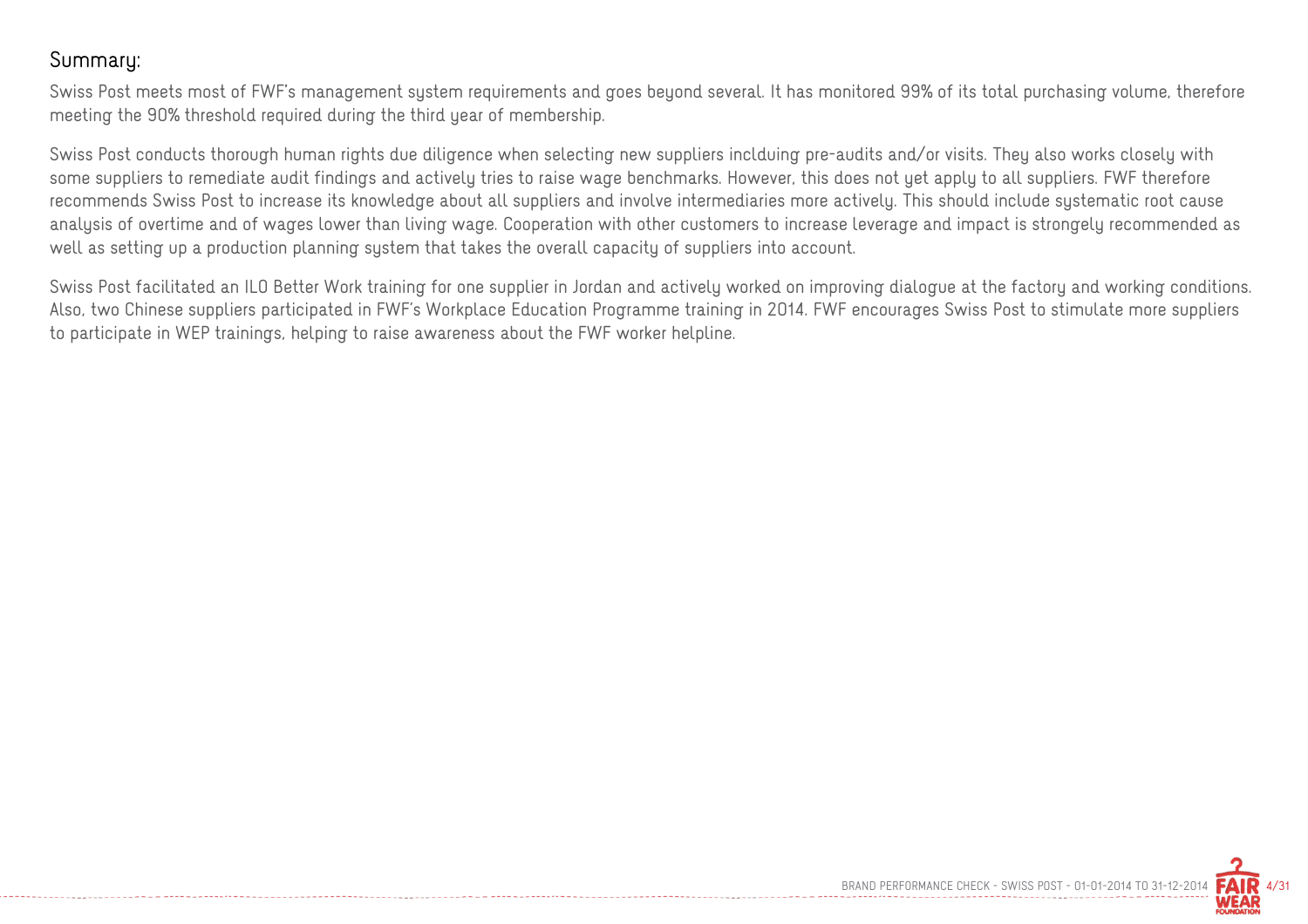#### PERFORMANCE CATEGORY OVERVIEW

Leader: This category is for affiliates who are doing exceptionally well, and are operating at an advanced level. Leaders show best practices in complex areas such as living wages and freedom of association.

Good: It is FWF's belief that affiliates who are making a serious effort to implement the Code of Labour Practices—the vast majority of FWF affiliates—are 'doing good' and deserve to be recognized as such. They are also doing more than the average clothing company, and have allowed their internal processes to be examined and publicly reported on by an independent NGO. The majority of affiliates will receive a 'Good' rating.

Needs Improvement: Affiliates are most likely to find themselves in this category when major unexpected problems have arisen, or if they are unable or unwilling to seriously work towards CoLP implementation. Affiliates may be in this category for one year only after which they should either move up to Good, or will be moved to suspended.

Suspended: Affiliates who either fail to meet one of the Basic Requirements, have had major internal changes which means membership must be put on hold for a maximum of one year, or have been in Needs Improvement for more than one year. Affiliates may remain in this category for one year maximum, after which termination proceedings will come into force.

Categories are calculated based on a combination of benchmarking score and the percentage of own production under monitoring. The specific requirements for each category are outlined in the Brand Performance Check Guide.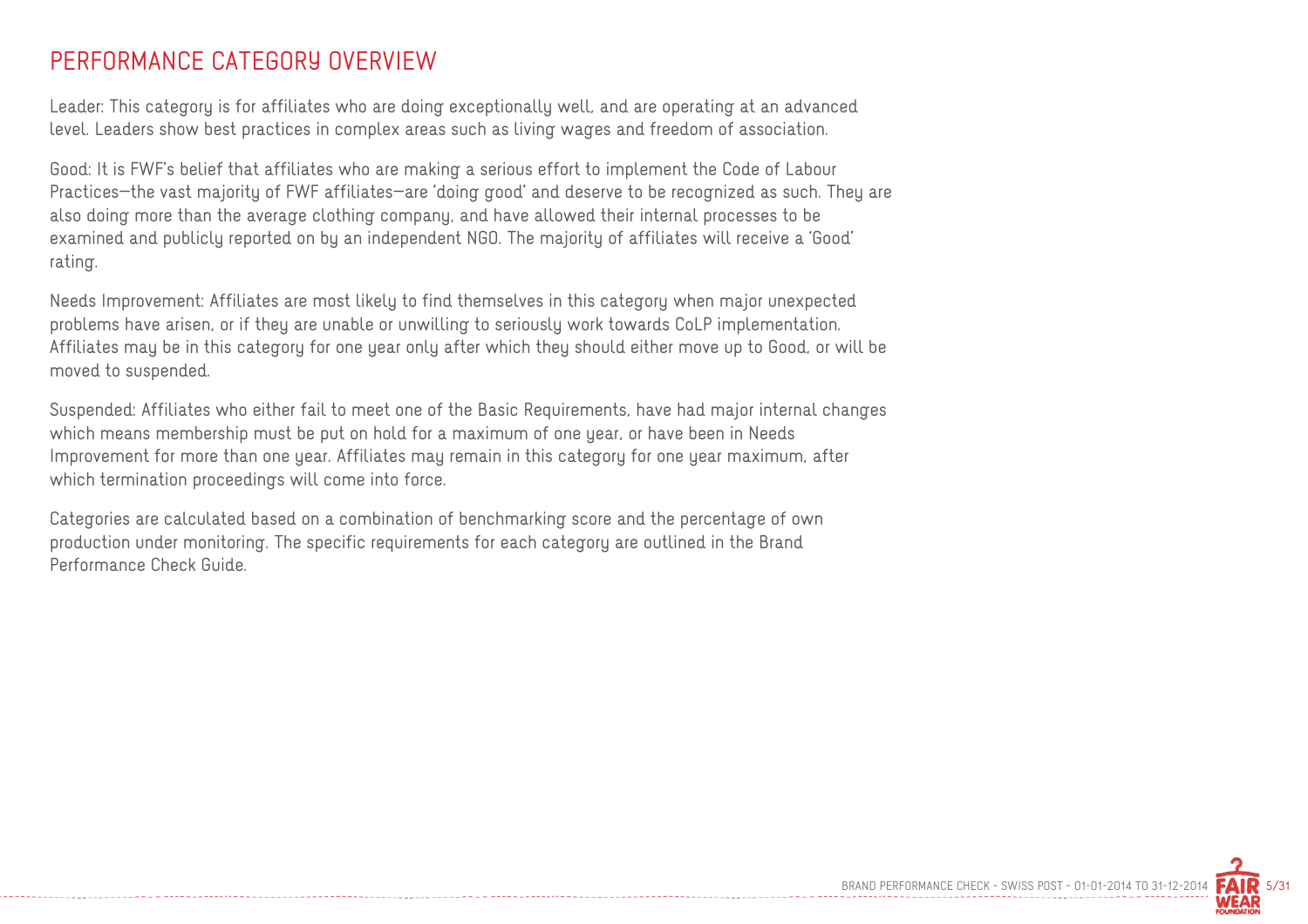## 1. PURCHASING PRACTICES

| <b>PERFORMANCE INDICATORS</b>                                                                                     | <b>RESULT</b> | RELEVANCE OF INDICATOR                                                                                                                           | DOCUMENTATION                                  | SCORE MAX | MIN. |
|-------------------------------------------------------------------------------------------------------------------|---------------|--------------------------------------------------------------------------------------------------------------------------------------------------|------------------------------------------------|-----------|------|
| 1.1 Percentage of production volume from<br>suppliers where affiliate buys at least 10% of<br>production capacity | 41%           | Affiliates with less than 10% of a factories'<br>production capacity generally have limited<br>influence on factory managers to make<br>changes. | Supplier information<br>provided by affiliate. |           |      |

Recommendation: FWF recommends Swiss Post to further consolidate its supplier base where possible, and increase leverage at main suppliers to effectively request improvements of working conditions.

Comment: Swiss Post has continued to consolidate its supplier base on core suppliers which are producing in either low-risk countries or take adequate steps implementing findings from audit reports. Their big range of products (95 styles in 2341 sizes) requires different suppliers, and sometimes only small orders are needed for a certain product. For each product (except for business wear and shirts) Swiss Post concentrates on 1 supplier. Swiss Post's choice of production country is related to risk assessment (preferably low or middle risk country), proximity for travel (to enable regular visits) and availability of product.

Sourcing in Bulgaria and Jordan is expected to grow, based on quality and positive cooperation with suppliers on social performance.

| 1.2 Percentage of production volume from<br>suppliers where a business relationship has<br>existed for at least five years | 34%<br>Stable business relationships support most<br>Supplier information<br>aspects of the Code of Labour Practices, and<br>provided by affiliate.<br>give factories a reason to invest in improving<br>working conditions. |  |  |  |
|----------------------------------------------------------------------------------------------------------------------------|------------------------------------------------------------------------------------------------------------------------------------------------------------------------------------------------------------------------------|--|--|--|
|----------------------------------------------------------------------------------------------------------------------------|------------------------------------------------------------------------------------------------------------------------------------------------------------------------------------------------------------------------------|--|--|--|

Recommendation: FWF recommends Swiss Post to maintain stable business relationships with all their suppliers. Long term relationships support most aspects of the Code of Labour Practices, and give factories a reason to invest in improving working conditions.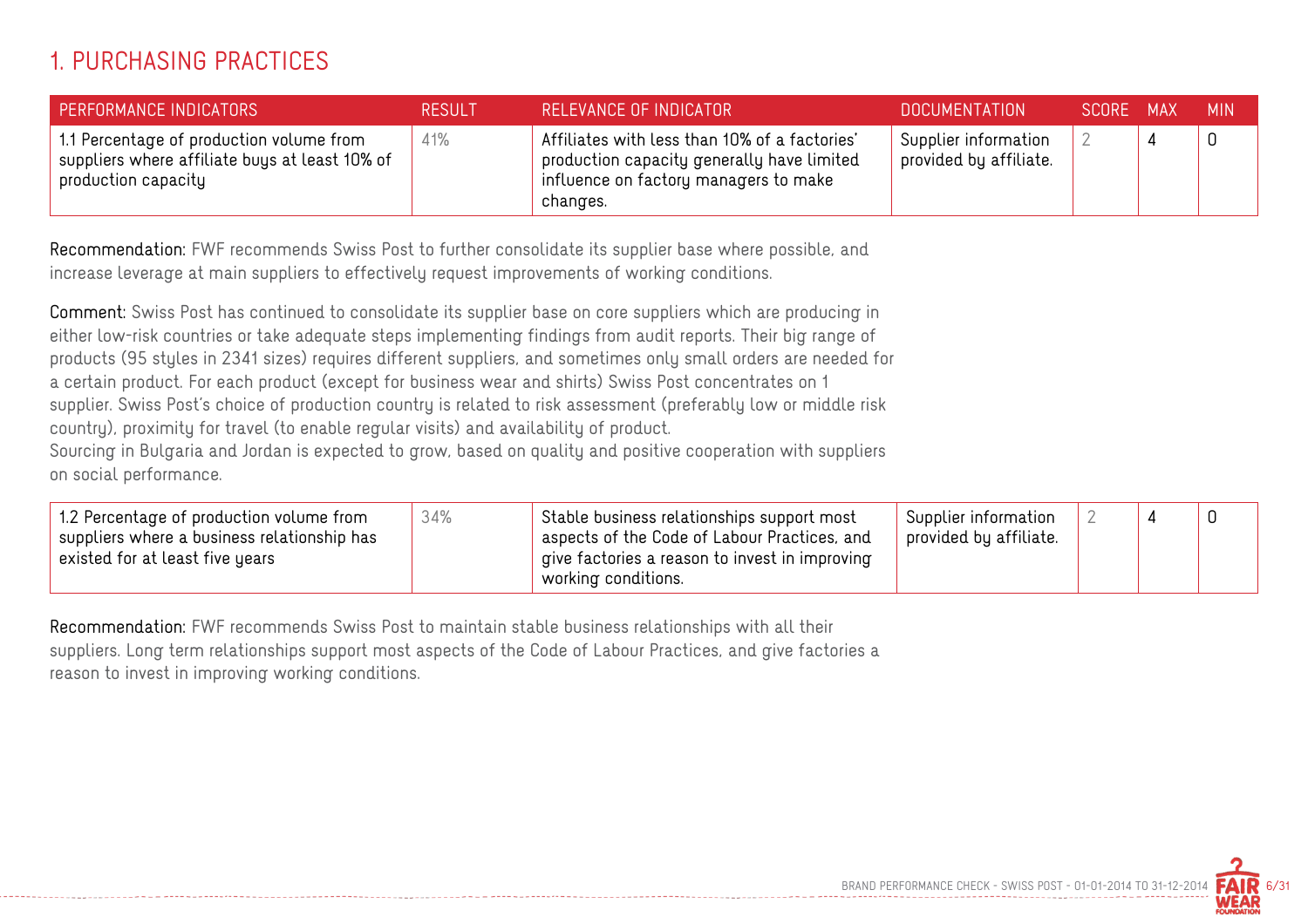Comment: Swiss Post sources most of the products from intermediaries; with some of its intermediaries and production sites Swiss Post has been cooperating for more than 50 years. In 2014, Swiss Post terminated several business relationship with suppliers which were not willing to cooperate, did not want to sign the FWF CoLP or showed intransparent production records. Also, several suppliers went out of business. Swiss Post therefore had to look for new suppliers, but also increased production at an existing supplier in Bulgaria.

| 1.3 All new suppliers are required to sign and<br>return the Code of Labour Practices before | yes | The CoLP is the foundation of all work<br>between factories and brands, and the first | Signed CoLPs are on<br>file. |  |  |
|----------------------------------------------------------------------------------------------|-----|---------------------------------------------------------------------------------------|------------------------------|--|--|
| first orders are placed.                                                                     |     | step in developing a commitment to                                                    |                              |  |  |
|                                                                                              |     | improvements.                                                                         |                              |  |  |

Comment: Swiss Post started production at severall new suppliers in 2014. Each supplier is required to sign the FWF Code of Labour Practices before first orders are placed. Swiss Post could show signed questionnaires of all new suppliers.

Furthermore, Swiss Post translated the FWF questionnaire into Polish to inform new suppliers.

| 1.4 Company conducts human rights due<br>yes<br>diligence at all new suppliers before placing<br>orders. | Due diligence helps to identify, prevent and<br>mitigate potential human rights problems at<br>new suppliers. | Documentation may<br>include pre-audits,<br>existing audits, other<br>types of risk<br>assessments. |  |  |  |
|----------------------------------------------------------------------------------------------------------|---------------------------------------------------------------------------------------------------------------|-----------------------------------------------------------------------------------------------------|--|--|--|
|----------------------------------------------------------------------------------------------------------|---------------------------------------------------------------------------------------------------------------|-----------------------------------------------------------------------------------------------------|--|--|--|

Comment: Swiss Post conducts thorough human rights due diligence when selecting new suppliers. All potential suppliers are either audited or visited and explicitly checked on compliance with regard to social standards at the beginning of cooperation before even sample orders are placed. For this, Swiss Post uses the Health and Safety checklist of FWF, reads country reports of FWF and other stakeholders and assesses the wage level at the factory.

In case obvious non-compliances are found and factory management is not willing to sign the CoLP and work towards remediation, production does not start at this new production site for Swiss Post. In 2014, this happened in the case of one potential supplier in China.

Swiss Post has taken the decision that some countries are excluded from sourcing possibilities. The decision was made depending on extensive country specific risk assessment. However, for some products with specific requirements, exceptions are made.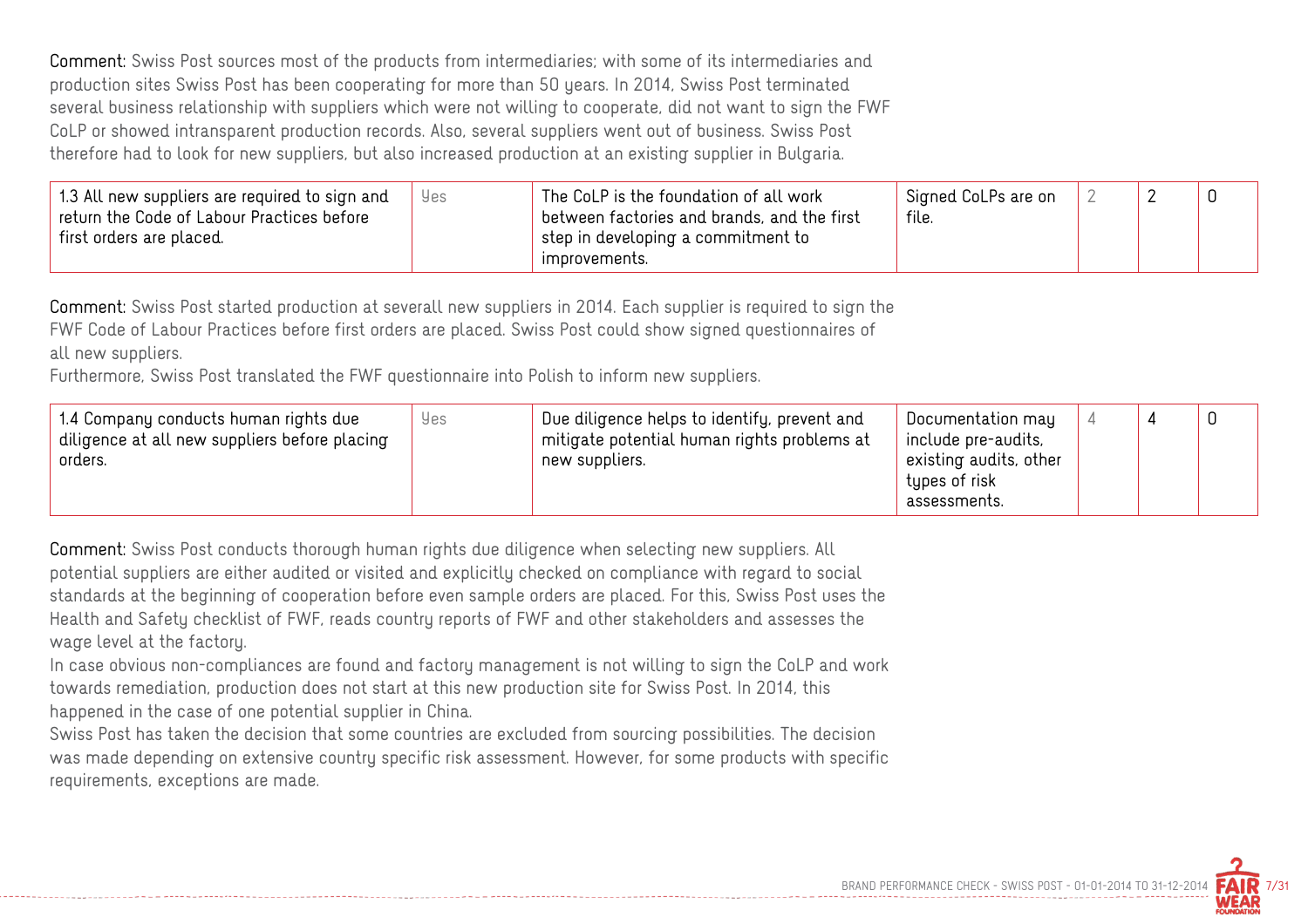| 1.5 Supplier compliance with Code of Labour<br>Practices is evaluated in a systematic manner. | yes, and<br>performance<br><b>Improvement</b><br>is rewarded | A systemic approach is required to integrate<br>social compliance into normal business<br>processes, and supports good decisionmaking. | Documentation of<br>systemic approach:<br>rating systems,<br>checklists, databases,<br>etc. |  |  |  |
|-----------------------------------------------------------------------------------------------|--------------------------------------------------------------|----------------------------------------------------------------------------------------------------------------------------------------|---------------------------------------------------------------------------------------------|--|--|--|
|-----------------------------------------------------------------------------------------------|--------------------------------------------------------------|----------------------------------------------------------------------------------------------------------------------------------------|---------------------------------------------------------------------------------------------|--|--|--|

Comment: Supplier compliance with Code of Labour Practices is evaluated twice a year with top management. CSR staff prepares a list naming all suppliers. The list includes: audit results, wages at the production site, risk analysis with regard to non-compliance on social standards, recommendation on how to proceed with the supplier, cost in case the risk is considered high and production needs to be reallocated to another production site. Good performance is rewarded with extra orders e.g. suppliers in Bulgaria and Jordan received higher order volumes in 2014 as they have worked on improving working conditions.

| 1.6 The affiliate's production planning   | General or | $\parallel$ Affiliate production planning systems can | Documentation of | _ |  |
|-------------------------------------------|------------|-------------------------------------------------------|------------------|---|--|
| systems support reasonable working hours. | ad-hoc     | have a significant impact on the levels of            | robust planning  |   |  |
|                                           | sustem.    | excessive overtime at factories.                      | sustems.         |   |  |

Comment: The suppliers are informed about production for Swiss Post in August for the coming year. Production sites in Asia are requested one delivery date (in March/April), production sites in Europe are offered three delivery dates (in February/March, May and August/September). In most cases, Swiss Post also nominates the materials. Suppliers are requested to order the materials and Swiss Post ensures to cover the cost for the materials. At a later stage, the supplier is informed on how many pieces to produce in what size. Swiss Post seldom has style changes. Usually production for one article goes on for several seasons of production.

For 2015, Swiss Posts intends to revise its production planning to ensure suppliers can produce all year round allowing smoother production processes.

| 1.7 Degree to which affiliate mitigates root<br>causes of excessive overtime. | Intermediate<br>efforts | Some production delays are outside of the<br>control of affiliates; however there are a<br>number of steps that can be taken to address<br>production delays without resorting to<br>excessive overtime. | Documentation of<br>root cause analysis<br>and positive steps<br>taken to manage<br>production delays or<br>improve factory<br>processes. |  | 6 | O |
|-------------------------------------------------------------------------------|-------------------------|----------------------------------------------------------------------------------------------------------------------------------------------------------------------------------------------------------|-------------------------------------------------------------------------------------------------------------------------------------------|--|---|---|
|-------------------------------------------------------------------------------|-------------------------|----------------------------------------------------------------------------------------------------------------------------------------------------------------------------------------------------------|-------------------------------------------------------------------------------------------------------------------------------------------|--|---|---|

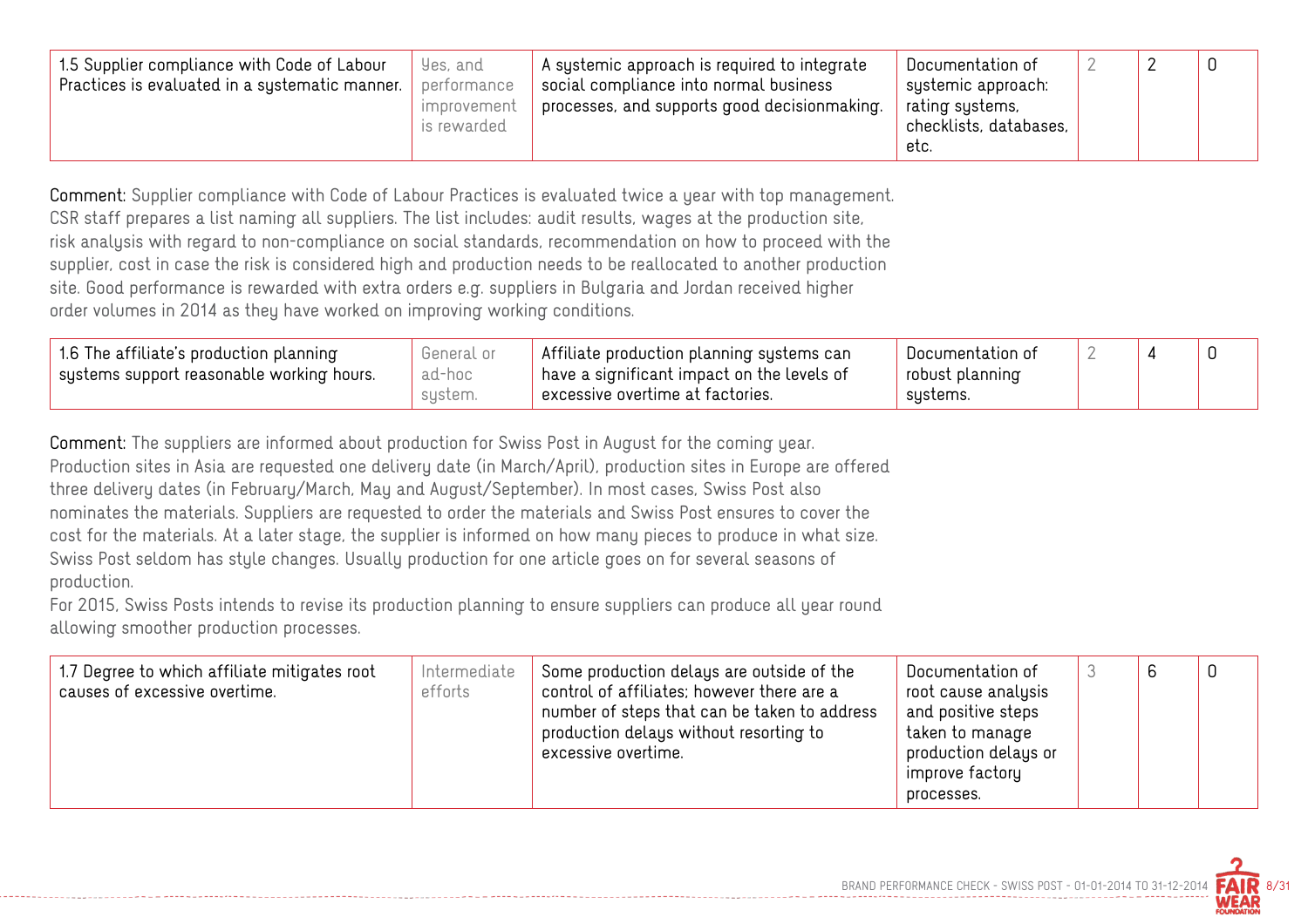Requirement: Swiss Post should investigate to what extent its current buying practices has an effect on the working hours at supplier level. A root cause analysis of excessive overtime should be done to investigate which steps can be most effective to reduce overtime.

FWF expects Swiss Post to discuss with supplier how excessive overtime can be reduced for all workers, not only the ones for Swiss Post orders. In order to achieve this, Swiss Post should work with or influence other buyers sourcing at their suppliers. Swiss Post can follow up on this requirement when the re-audit at the China supplier is implemented.

Comment: In one out of three FWF audits conducted in 2014, excessive overtime was found. Swiss Post terminated the relationship with this supplier as they did not respond to emails asking to agree on corrective actions. At another supplier in China, where excessive overtime was found in 2013, Swiss Post has asked the supplier to block certain production lines for them. Overall production planning of the supplier including production for other clients (some are FWF affiliates) is not taken into account or discussed with other clients. Generally, in case a supplier cannot meet the agreed delivery date, delays for delivery are accepted. Swiss Post always plans in 15 days of possible delay for each supplier from the beginning. In several production sites, Swiss Post has a low leverage which is challenging to work effectively on

reasonable working hours.

| 1.8 Affiliate's pricing policy allows for | Style-level | The first step towards ensuring the payment      | Formal systems to      |  |  |
|-------------------------------------------|-------------|--------------------------------------------------|------------------------|--|--|
| payment of at least the legal minimum     | policy      | of minimum wages - and towards                   | calculate labour       |  |  |
| wages in production countries.            |             | $^+$ implementation of living wages - is to know | costs on per-product   |  |  |
|                                           |             | the labour costs of garments.                    | or country/city level. |  |  |

Recommendation: FWF recommends Swiss Post to increase transparency in costing and productivity for all supppliers to gain insight in the labour costs per product.

Comment: Swiss Post aims at paying living wages at its suppliers and has conducted thorough wage calculations at several production sites. Costing sheets per product include the working minutes per piece as well as the price per minute. This is matched with wage calculations to ensure the payment of at least legal minimum wage and gradually raise wage benchmarks. However, in some cases supplier would not disclose the amount of working minutes they need or Swiss Post has to rely on the intermediary to receive information.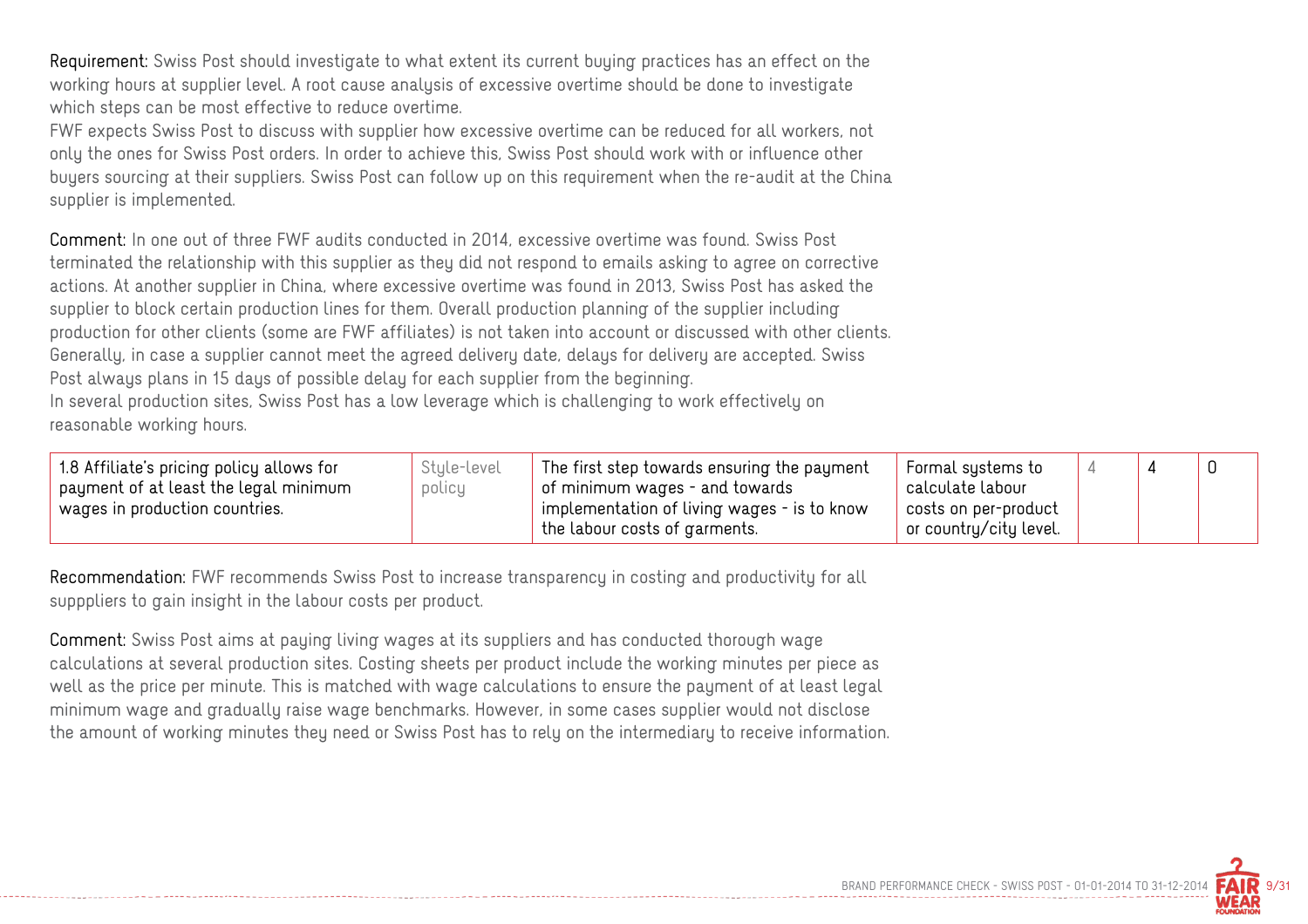| 1.9 Affiliate actively responds if suppliers fail<br>to pay legal minimum wages. | No minimum<br>wage<br>problems<br>reported | If a supplier fails to pay minimum wage, FWF<br>affiliates are expected to hold management<br>of the supplier accountable for respecting<br>local labour law. | Complaint reports,<br>CAPs, additional<br>emails, FWF audit<br>reports or other<br>documents that show<br>minimum wage issue<br>is reported/resolved. |  |  | $-2$ |
|----------------------------------------------------------------------------------|--------------------------------------------|---------------------------------------------------------------------------------------------------------------------------------------------------------------|-------------------------------------------------------------------------------------------------------------------------------------------------------|--|--|------|
|----------------------------------------------------------------------------------|--------------------------------------------|---------------------------------------------------------------------------------------------------------------------------------------------------------------|-------------------------------------------------------------------------------------------------------------------------------------------------------|--|--|------|

Comment: In 2014 no payments below legal minimum wages were found during FWF audits.

| 1.10 Evidence of late payments to suppliers by $\parallel$ No<br>affiliate. | Late payments to suppliers can have a<br>negative impact on factories and their ability<br>to pay workers on time. Most garment workers | Based on a complaint<br>or audit report; review<br>of factory and |  | -1 |
|-----------------------------------------------------------------------------|-----------------------------------------------------------------------------------------------------------------------------------------|-------------------------------------------------------------------|--|----|
|                                                                             | have minimal savings, and even a brief delay<br>$^{\circ}$ in payments can cause serious problems.                                      | affiliate financial<br>documents.                                 |  |    |

Comment: None of the audit reports indicated late payments to suppliers by Swiss Post.

| 1.11 Degree to which affiliate assesses root<br>causes of wages lower than living wages with<br>suppliers and takes steps towards the<br>implementation of living wages. | Supply chain<br>approach | Sustained progress towards living wages<br>requires adjustments to affiliates' policies. | Documentation of<br>policy assessments<br>and/or concrete<br>progress towards<br>living wages. |  |  |  |
|--------------------------------------------------------------------------------------------------------------------------------------------------------------------------|--------------------------|------------------------------------------------------------------------------------------|------------------------------------------------------------------------------------------------|--|--|--|
|--------------------------------------------------------------------------------------------------------------------------------------------------------------------------|--------------------------|------------------------------------------------------------------------------------------|------------------------------------------------------------------------------------------------|--|--|--|

Recommendation: FWF recommends Swiss Post to ensure that all workers at a supplier benefit from higher wages regardless of whether they produce for Swiss Post or other clients.

Comment: Swiss Post has conducted extensive wage analysis and has therefore a thorough understanding of wage levels at its suppliers. Swiss Post actively tries to increase wage benchmarks in cooperation with the supplier and aims at paying living wages. Swiss Post is willing to accept higher prices as long as the supplier agrees that wages will be increased, too.

In one case, wages only increased for workers producing for Swiss Post.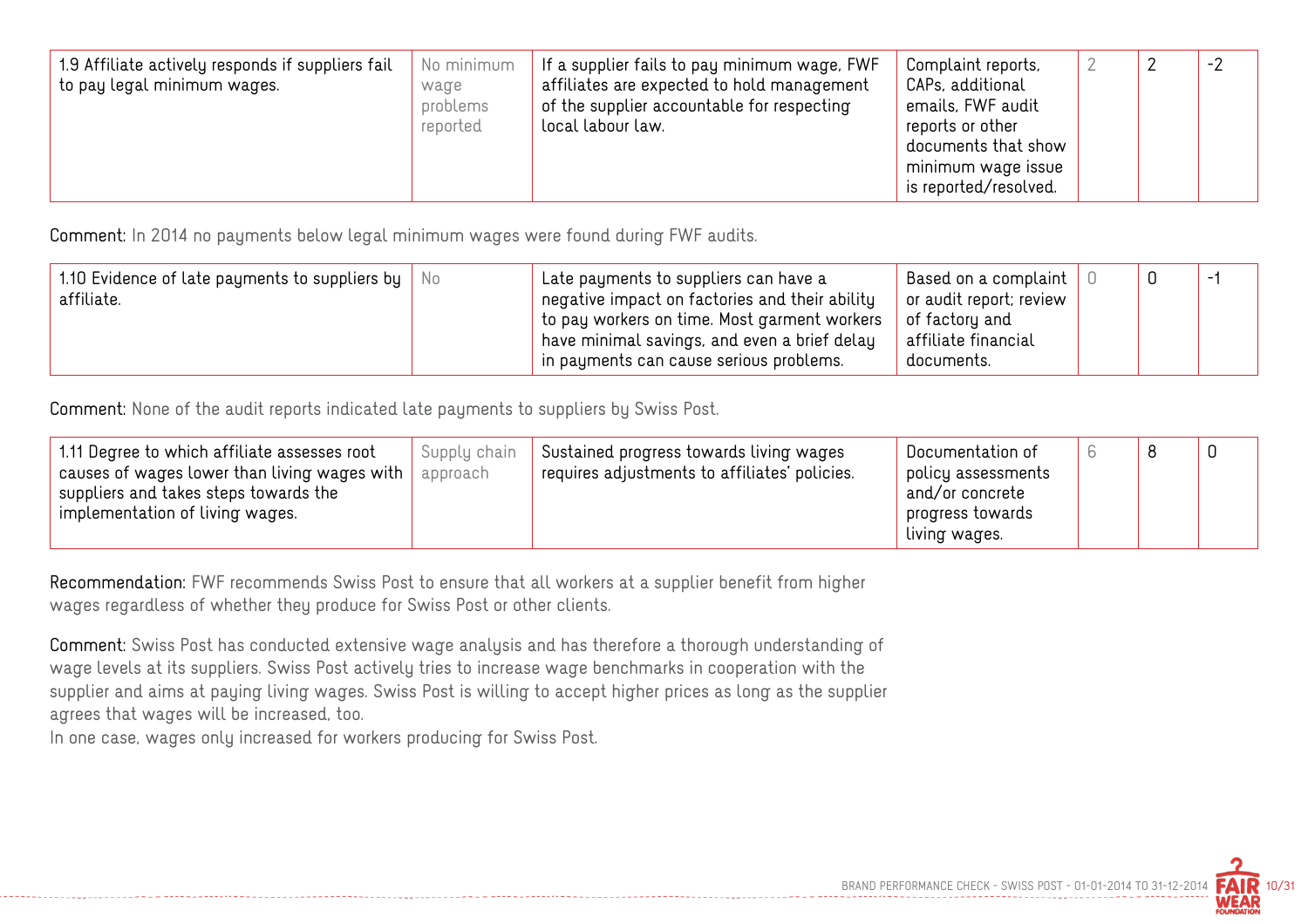| 1.12 Affiliate sources from an FWF factory<br>member. | Yes | When possible, FWF encourages affiliates to<br>source from FWF factory members. On account  <br>of the small number of factories this is a<br>'bonus' indicator. Extra points are possible, but<br>the indicator will not negatively affect an<br>affiliate's score. | Supplier information<br>provided by affiliate. |  |  |  |
|-------------------------------------------------------|-----|----------------------------------------------------------------------------------------------------------------------------------------------------------------------------------------------------------------------------------------------------------------------|------------------------------------------------|--|--|--|
|-------------------------------------------------------|-----|----------------------------------------------------------------------------------------------------------------------------------------------------------------------------------------------------------------------------------------------------------------------|------------------------------------------------|--|--|--|

Recommendation: FWF recommends Swiss Post to cooperate more closely with other FWF affiliates sourcing at the supplier.

Comment: Around 7 % of Swiss Post's production volume is sourced at a FWF factory member in China.

| N/A<br>1.13 Percentage of production volume from<br>Supplier information<br>Owning a supplier increases the accountability<br>None<br>and reduces the risk of unexpected CoLP<br>provided by affiliate.<br>factories owned by the affiliate.<br>violations. Given these advantages, this is a<br>bonus indicator. Extra points are possible, but<br>the indicator will not negatively affect an<br>affiliate's score. |  |  |
|-----------------------------------------------------------------------------------------------------------------------------------------------------------------------------------------------------------------------------------------------------------------------------------------------------------------------------------------------------------------------------------------------------------------------|--|--|
|-----------------------------------------------------------------------------------------------------------------------------------------------------------------------------------------------------------------------------------------------------------------------------------------------------------------------------------------------------------------------------------------------------------------------|--|--|

## PURCHASING PRACTICES

Possible Points: 41

Earned Points: 30

#### Additional comments on Purchasing Practices:

Most of the materials used in the production of Swiss Post articles are Blue Sign certified.

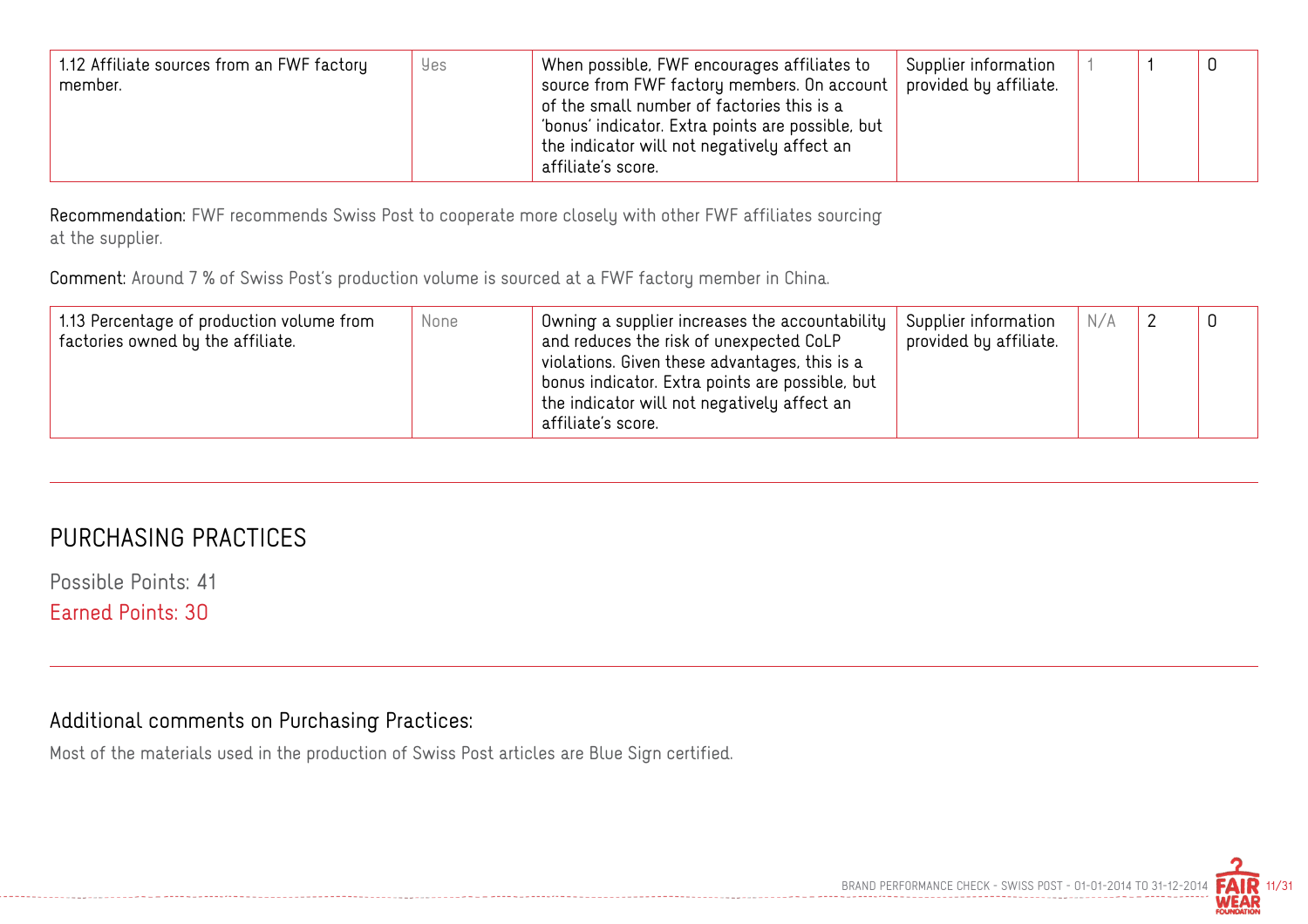## 2. MONITORING AND REMEDIATION

| <b>BASIC MEASUREMENTS</b>                                                                                   | <b>RESULT</b> | COMMENTS                                                                                                                              |
|-------------------------------------------------------------------------------------------------------------|---------------|---------------------------------------------------------------------------------------------------------------------------------------|
| % of own production under standard<br>monitoring (excluding low-risk countries)                             | 28%           |                                                                                                                                       |
| % of own production in low risk production<br>countries where FWF's Low Risk policy has<br>been implemented | 64%           | FWF low risk policy should be implemented. $0$ = policy is not implemented correctly. $N/A$ = no<br>production in low risk countries. |
| Total of own production under monitoring                                                                    | 99%           | Minimums: 1 year: 40%; 2 years 60%; 3 years+: 90% Measured as a percentage of turnover.                                               |

| <b>PERFORMANCE INDICATORS</b>                                                                          | <b>RESULT</b> | RELEVANCE OF INDICATOR                                                                                     | <b>DOCUMENTATION</b>                                                                | SCORE MAX |   | <b>MIN</b> |
|--------------------------------------------------------------------------------------------------------|---------------|------------------------------------------------------------------------------------------------------------|-------------------------------------------------------------------------------------|-----------|---|------------|
| 2.1 Specific staff person is designated to<br>follow up on problems identified by<br>monitoring system | Yes           | Followup is a serious part of FWF<br>membership, and cannot be successfully<br>managed on an ad-hoc basis. | Manuals, emails, etc.,  <br>demonstrating who<br>the designated staff<br>person is. |           | ∸ | $-2$       |

Comment: Swiss Post has two persons responsible for compliance and monitoring system. Both are also responsible for sourcing.

| 2.2 Degree of progress towards resolution of<br>Intermediate<br>existing Corrective Action Plans | FWF considers efforts to resolve CAPs to be<br>one of the most important things that<br>$\pm$ affiliates can do towards improving working<br>conditions. | Documentation of<br>remediation and<br>followup actions<br>taken by affiliate. |  |  | $-2$ |
|--------------------------------------------------------------------------------------------------|----------------------------------------------------------------------------------------------------------------------------------------------------------|--------------------------------------------------------------------------------|--|--|------|
|--------------------------------------------------------------------------------------------------|----------------------------------------------------------------------------------------------------------------------------------------------------------|--------------------------------------------------------------------------------|--|--|------|

Recommendation: FWF recommends Swiss Post not to terminate relationships with suppliers in case of noncompliances as long as they are willing to work on improvements. Instead, Swiss Post should find ways to support the supplier, also when agents or intermediaries are involved (see also recommendation at indicator 4.3) and where Swiss Post leverage is low.

Swiss Post is encouraged to continue its in-depth effort with the Bulgarian supplier to follow up on findings.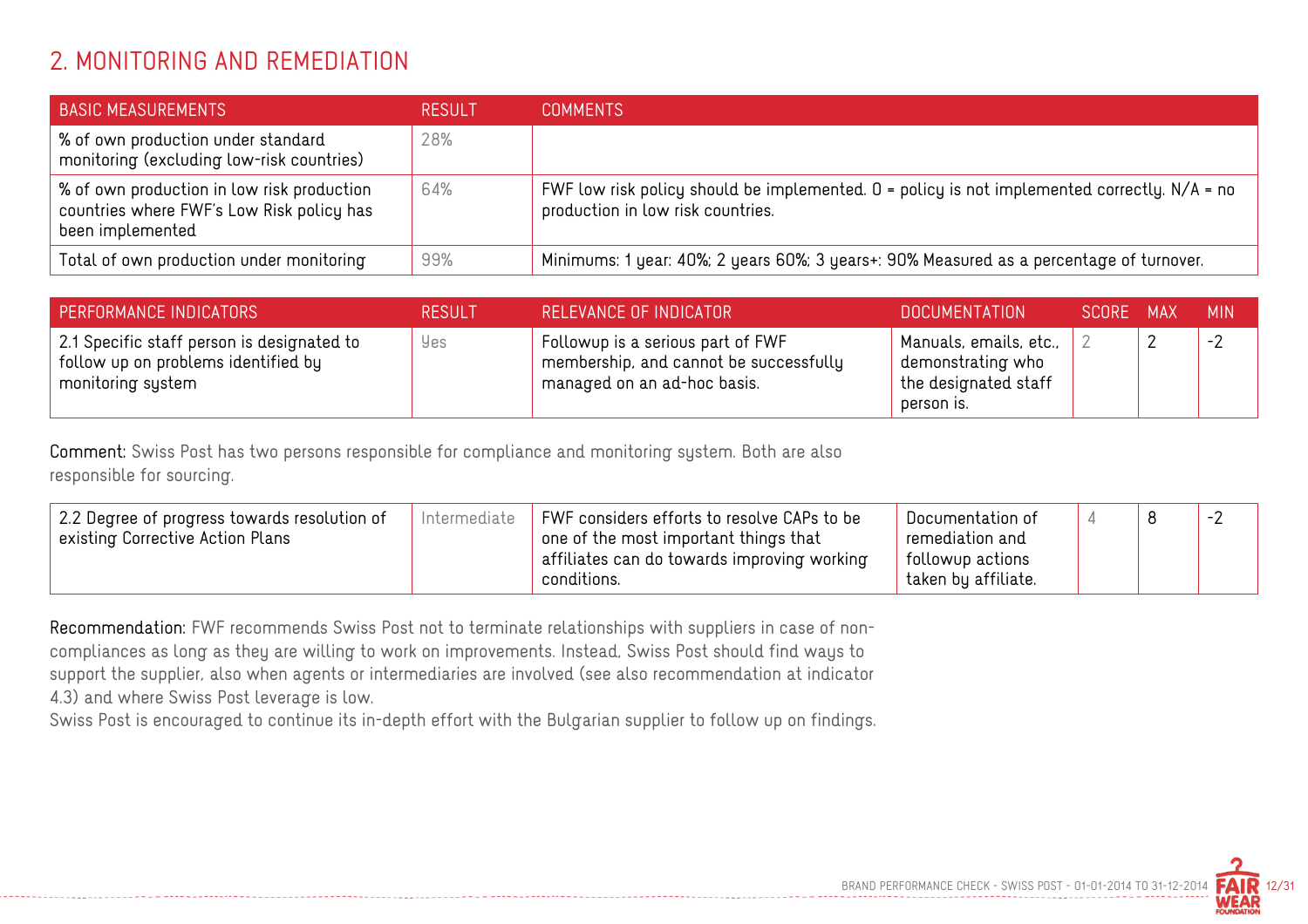Comment: Three FWF audit were conducted in 2014 at suppliers producing for Swiss Post in Bulgaria, China and Romania.

The Bulgaria audit was a follow-up and verification of additional efforts Swiss Post had made, to help the factory improve on (wage) findings in an earlier monitoring audit. It showed that Swiss Post made additional efforts to increase the level of wages, such as increasing the piece-price (covered by reducing own fabric cost). Despite these efforts, other mostly external factors came in, which made the outcome on actual total wages not as positive as planned.

Furthermore, Swiss Post has started to move production from other suppliers to the factory to allow constant production.

On the other two audits, Swiss Post had difficulties getting suppliers committed to work on improvements. Swiss Post finds challenges to follow-up on CAPs when an intermediary is involved and/or when Swiss Post share of the production volume (leverage) is small.

| $\,$ 2.3 Percentage of production volume from<br>76%<br>suppliers that have been visited by the<br>affiliate in the past financial year | Formal audits should be augmented by annual   Affiliates should<br>visits by affiliate staff or local representatives.<br>They reinforce to factory managers that<br>affiliates are serious about implementing the<br>Code of Labour Practices. | document all factory<br>visits with at least<br>the date and name of<br>the visitor. |  |  |
|-----------------------------------------------------------------------------------------------------------------------------------------|-------------------------------------------------------------------------------------------------------------------------------------------------------------------------------------------------------------------------------------------------|--------------------------------------------------------------------------------------|--|--|
|                                                                                                                                         |                                                                                                                                                                                                                                                 |                                                                                      |  |  |

Comment: Swiss Post made an effort to visit the majority of its supplier in 2014, which is a significant improvement compared to 2013, when they had only visited 19% of their suppliers.

| 2.4 Existing audit reports from other sources<br>Yes, quality<br>are collected.<br>assessed and<br>corrective<br>actions<br>implemented | Existing reports form a basis for understanding<br>the issues and strengths of a supplier, and<br>' reduces duplicative work. | Audit reports are on<br>file; evidence of<br>followup on prior<br>CAPs. Reports of<br>quality assessments. |  |  | 0 |  |
|-----------------------------------------------------------------------------------------------------------------------------------------|-------------------------------------------------------------------------------------------------------------------------------|------------------------------------------------------------------------------------------------------------|--|--|---|--|
|-----------------------------------------------------------------------------------------------------------------------------------------|-------------------------------------------------------------------------------------------------------------------------------|------------------------------------------------------------------------------------------------------------|--|--|---|--|

Comment: Swiss Post collected an audit report of the Fair Labour Association at one Chinese supplier, used the FWF audit quality assessment tool and followed up on corrective actions.

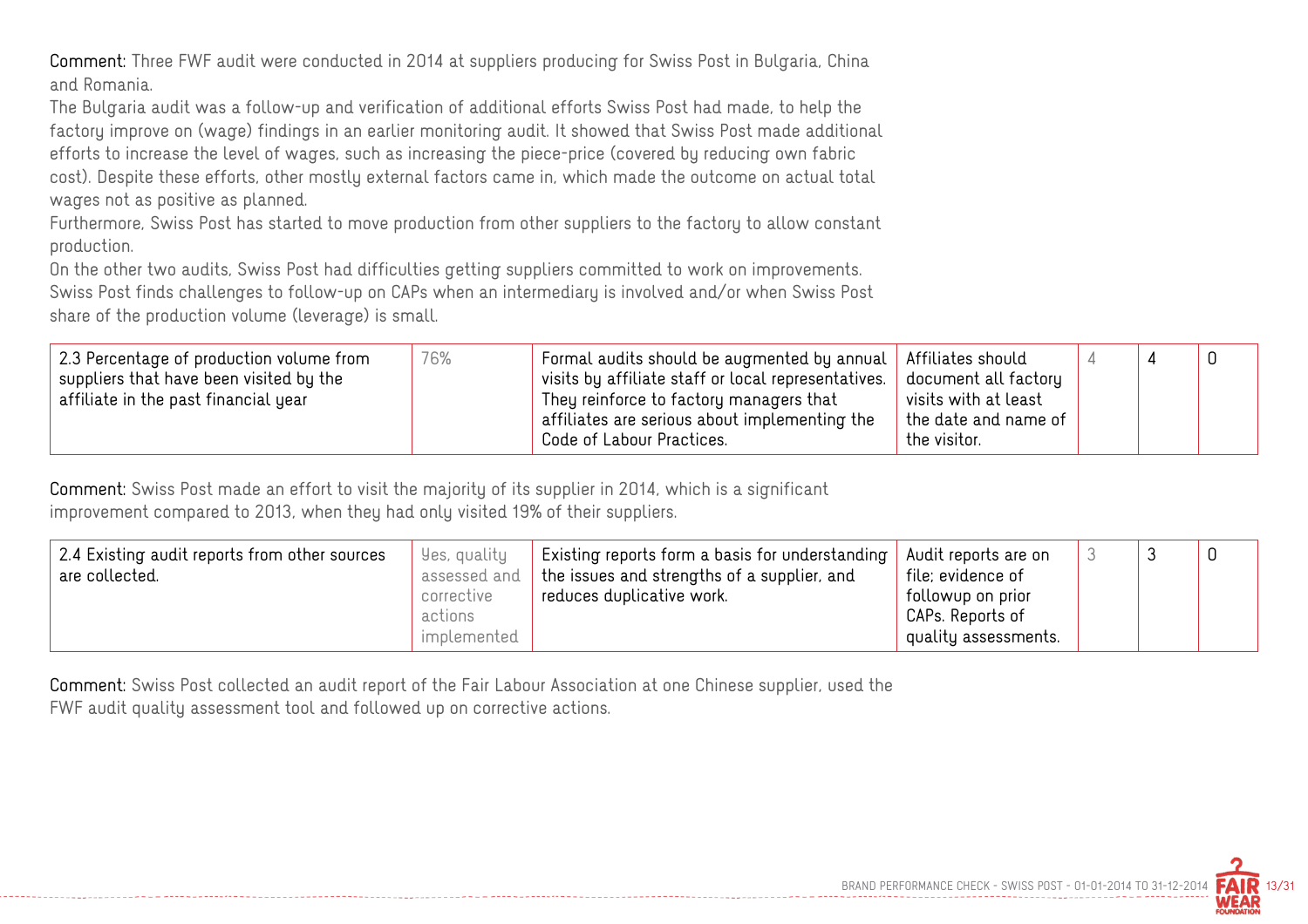| 2.5 Audit Report and Corrective Action Plan<br>(CAP) findings are shared with factory.<br>Improvement timelines are established in a<br>timely manner | Yes | 2 part indicator: FWF audit reports were shared<br>and discussed with suppliers within two<br>months of audit receipt AND a reasonable time<br>frame was specified for resolving findings. | Corrective Action<br>Plans, emails;<br>findings of followup<br>audits; brand<br>representative present<br>during audit exit<br>meeting, etc. |  |  | $\overline{\phantom{a}}$ |
|-------------------------------------------------------------------------------------------------------------------------------------------------------|-----|--------------------------------------------------------------------------------------------------------------------------------------------------------------------------------------------|----------------------------------------------------------------------------------------------------------------------------------------------|--|--|--------------------------|
|-------------------------------------------------------------------------------------------------------------------------------------------------------|-----|--------------------------------------------------------------------------------------------------------------------------------------------------------------------------------------------|----------------------------------------------------------------------------------------------------------------------------------------------|--|--|--------------------------|

Comment: Audit reports and corrective action plan findings are shared with the factories and improvement timelines established in a timely manner.

| 2.6 High risk issues specific to the affiliate's<br>Intermediate<br>Capacity<br>supply chain are identified and addressed by<br>the monitoring system. | Different countries and products have different<br>risks associated with them; monitoring<br>systems should be adapated to allow<br>appropriate human rights due diligence for the<br>specific risks in each affiliates' supply chain. | Documentation may<br>take many forms;<br>additional research,<br>specific FWF project<br>participation; extra<br>monitoring activities,<br>extra mitigation<br>activities, etc. |  |  |  |
|--------------------------------------------------------------------------------------------------------------------------------------------------------|----------------------------------------------------------------------------------------------------------------------------------------------------------------------------------------------------------------------------------------|---------------------------------------------------------------------------------------------------------------------------------------------------------------------------------|--|--|--|
|--------------------------------------------------------------------------------------------------------------------------------------------------------|----------------------------------------------------------------------------------------------------------------------------------------------------------------------------------------------------------------------------------------|---------------------------------------------------------------------------------------------------------------------------------------------------------------------------------|--|--|--|

Recommendation: FWF recommends Swiss Post to find ways to actively increase knowledge about common risks at their suppliers, especially in China, and ensure preventive steps are taken.

Comment: Swiss Post developed a risk matrix classifying countries as low, medium or high risk and listing actions necessary to prevent risks. Certain countries are banned for sourcing due to high risks and common violations of labour standards in those countries.

At the moment, Swiss Post does not source in Bangladesh and Myanmar and stopped sourcing in India and Turkey. Denim or down filling, which can be associated with unhealthy production conditions, are also not used in Swiss Post's production.

Swiss Post is aware of common risks in China like lack of freedom of assocation and excessive overtime, but could not show how those issues are systematically addresses by its monitoring system.

Generally, Swiss Post takes information issued by FWF as well as other stakeholders in consideration, when making sourcing decisions.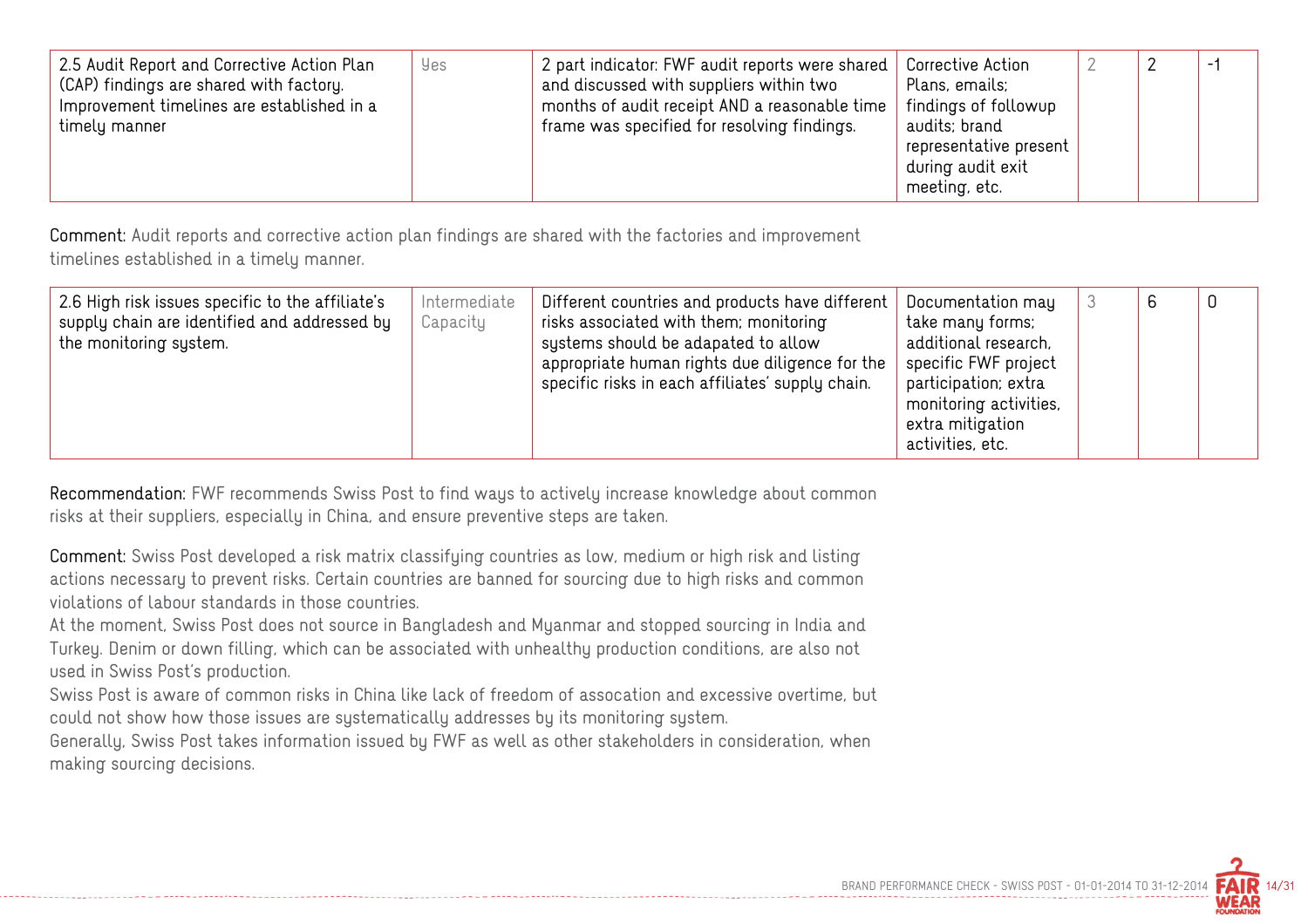| 2.6a High risk issues specific to Bangladesh<br>are identified and adressed by the monitoring<br>system and remediation activities. | Not sourcing<br>in.<br>Bangladesh               | Affiliates sourcing in Bangladesh should take<br>additional action to address both building and<br>fire safety and the prevention of violence<br>against women.                                                                                        | Building, electrical<br>and fire safety<br>inspection reports,<br>evidence of<br>cooperation with<br>other customers<br>sourcing at the same<br>factories (Accord<br>signatories and/or<br>FWF affiliates), etc. | N/A | 3              | 0        |
|-------------------------------------------------------------------------------------------------------------------------------------|-------------------------------------------------|--------------------------------------------------------------------------------------------------------------------------------------------------------------------------------------------------------------------------------------------------------|------------------------------------------------------------------------------------------------------------------------------------------------------------------------------------------------------------------|-----|----------------|----------|
| 2.6b High risk issues specific to Myanmar are<br>identified and adressed by the monitoring<br>system and remediation activities.    | Not sourcing<br>in Myanmar                      | Myanmar is still in the process of establishing<br>the legal and civil society infrastructure<br>needed to ensure compliance with labour<br>rights. Extra care must be taken when doing<br>business in Myanmar.                                        | Shared CAPs, Wage<br>Ladders per factory.                                                                                                                                                                        | N/A | 3              | $\Omega$ |
| 2.7 Affiliate cooperates with other customers<br>in resolving corrective actions at shared<br>suppliers                             | No CAPs<br>active or no<br>shared<br>suppliers. | Cooperation between customers increases<br>leverage and chances of successful outcomes.<br>Cooperation also reduces the changes of a<br>factory having to conduct multiple Corrective<br>Action Plans about the same issue with<br>multiple customers. | Shared CAPs,<br>evidence of<br>cooperation with<br>other customers.                                                                                                                                              | N/A | $\overline{2}$ | -1       |

Comment: In 2014, no supppliers shared with other FWF affiliates were audited. Swiss Post did not actively seek cooperation regarding remediation with other FWF affiliates sourcing at a Chinese supplier that had been audited in 2013.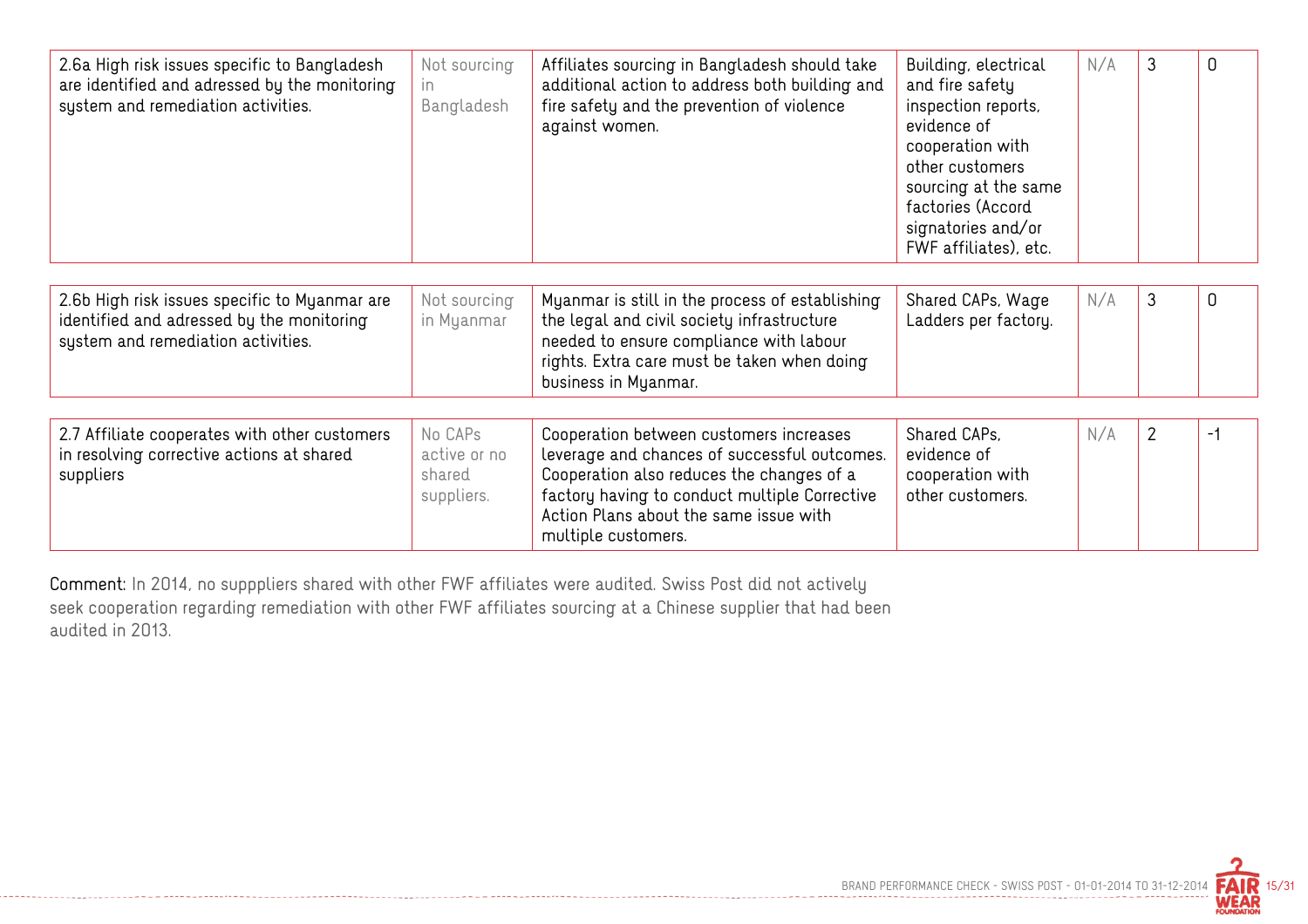| 2.8 Monitoring requirements are fulfilled for<br>Yes<br>production in low-risk countries | Low risk countries are determined by the<br>presence and proper functioning of institutions<br>which can guarantee compliance with basic<br>standards. | Documentation of<br>visits, notification of<br>suppliers of FWF<br>membership; posting<br>of worker information<br>sheets, completed<br>questionnaires. |  |  | Ū |  |
|------------------------------------------------------------------------------------------|--------------------------------------------------------------------------------------------------------------------------------------------------------|---------------------------------------------------------------------------------------------------------------------------------------------------------|--|--|---|--|
|------------------------------------------------------------------------------------------|--------------------------------------------------------------------------------------------------------------------------------------------------------|---------------------------------------------------------------------------------------------------------------------------------------------------------|--|--|---|--|

Comment: Swiss Post does not differentiate between low- and high-risk when it comes to visits, notification of suppliers of FWF membership, posting of worker information sheets and completing the questionnaires. Swiss Post sources some amount of styles at Eastern European countries in which FWF is not active. Swiss Post staff speaking Eastern European languages conducts audits at those production sites using the FWF auditor manual.

Recommendation: FWF recommends Swiss Post to ensure that all external brands disclose their production countries in the FWF questionnaire.

Comment: Swiss Posts has received signed questionnaires from all external brands resold by the affiliate.

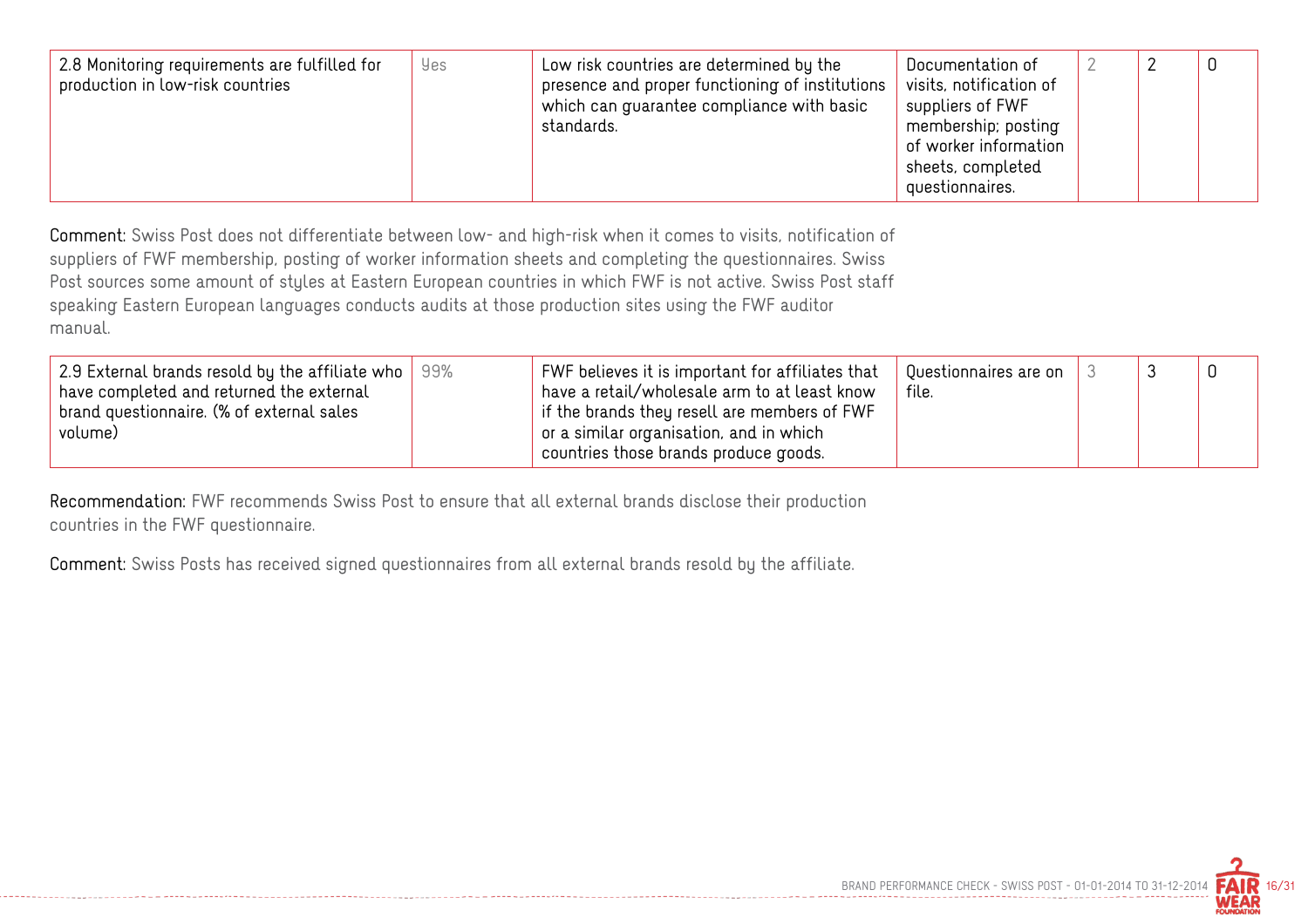| 2.10 External brands resold by affiliates that<br>are members of another credible initiative. (%<br>of external sales volume) | 0% | FWF believes affiliates who resell products<br>should be rewarded for choosing to stock<br>external brands who also take their supply<br>chain responsibilities seriously. | External production<br>data in FWF's<br>information<br>management system.<br>Documentation of<br>sales volumes of<br>products made by<br>FWF or FLA members. |  |  | 0 |
|-------------------------------------------------------------------------------------------------------------------------------|----|----------------------------------------------------------------------------------------------------------------------------------------------------------------------------|--------------------------------------------------------------------------------------------------------------------------------------------------------------|--|--|---|
|-------------------------------------------------------------------------------------------------------------------------------|----|----------------------------------------------------------------------------------------------------------------------------------------------------------------------------|--------------------------------------------------------------------------------------------------------------------------------------------------------------|--|--|---|

Comment: Swiss Post sources very little quantities below 1% of its overall external sales volume at another FWF affiliate.

## MONITORING AND REMEDIATION

Possible Points: 33 Earned Points: 23

#### Additional comments on Monitoring and Remediation:

Swiss Post conducts so called "Swiss Post Audits" in FWF defined low-risk countries. Staff of Swiss Post with long experience at production sites and also an in-depth knowledge about working conditions at the production sites uses FWF auditor documents to get to know the situation at the production sites better. If the person does not speak the local language, a translator is used. Swiss Post Audits include interviews with management and workers (on-site), document's inspection and health and safety check. During Swiss Post Audits, workers are also informed about FWF and the CoLP. After the Swiss Post Audit, a summary of findings and risks is discussed with top management and pictures are shown.

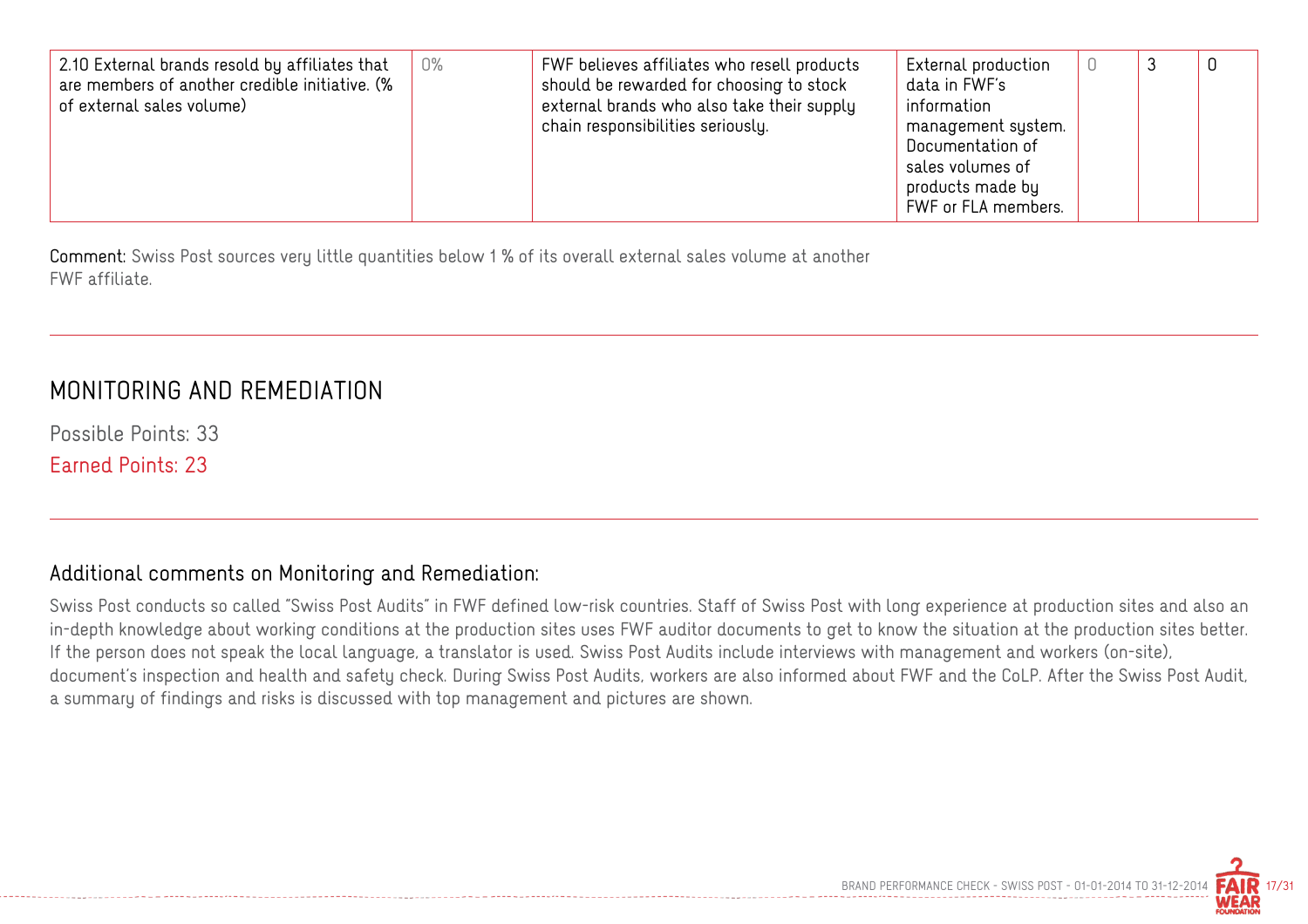#### 3. COMPLAINTS HANDLING

| <b>BASIC MEASUREMENTS</b>                                   | <b>RESULT</b> | <b>COMMENTS</b>                                                                                                                                                     |
|-------------------------------------------------------------|---------------|---------------------------------------------------------------------------------------------------------------------------------------------------------------------|
| Number of worker complaints received since<br>last check    |               | At this point, FWF considers a high number of complaints as a positive indicator, as it shows<br>that workers are aware of and making use of the complaints system. |
| Number of worker complaints in process of<br>being resolved |               |                                                                                                                                                                     |
| Number of worker complaints resolved since<br>last check    |               |                                                                                                                                                                     |

| <b>PERFORMANCE INDICATORS</b>                                                          | <b>RESULT</b> | RELEVANCE OF INDICATOR                                                                                     | DOCUMENTATION                                                                     | SCORE MAX | <b>MIN</b>     |
|----------------------------------------------------------------------------------------|---------------|------------------------------------------------------------------------------------------------------------|-----------------------------------------------------------------------------------|-----------|----------------|
| $^{\circ}$ 3.1 A specific employee has been designated<br>to address worker complaints | Yes           | Followup is a serious part of FWF<br>membership, and cannot be successfully<br>managed on an ad-hoc basis. | Manuals, emails, etc.,<br>demonstrating who<br>the designated staff<br>person is. |           | $\mathbb{R}^2$ |

Comment: CSR staff is Swiss Post is responsible for handling complaints.

| 3.2 System exists to check that the Worker<br>yes<br>Information Sheet is posted in factories | The Worker Information Sheet is a key first<br>step in alerting workers to their rights. | Photos by company<br>staff, audit reports,<br>checklists from<br>factory visits, etc. |  |  |  |  |
|-----------------------------------------------------------------------------------------------|------------------------------------------------------------------------------------------|---------------------------------------------------------------------------------------|--|--|--|--|
|-----------------------------------------------------------------------------------------------|------------------------------------------------------------------------------------------|---------------------------------------------------------------------------------------|--|--|--|--|

Recommendation: FWF recommends Swiss Post to ensure that also suppliers, where sourcing is organised via an intermediary, receive and post the CoLP.

Comment: Every supplier has to confirm in writing that the CoLP is posted and has to send pictures of the posted CoLP. Whether the CoLP is posted is checked during factory visits. Staff of Swiss Post traveling to the production sites use a short presentation to management and workers of why posting the Code of Labour Practice is of importance. However, one Chinese supplier stated during a FWF audit that they did not receive the CoLP.

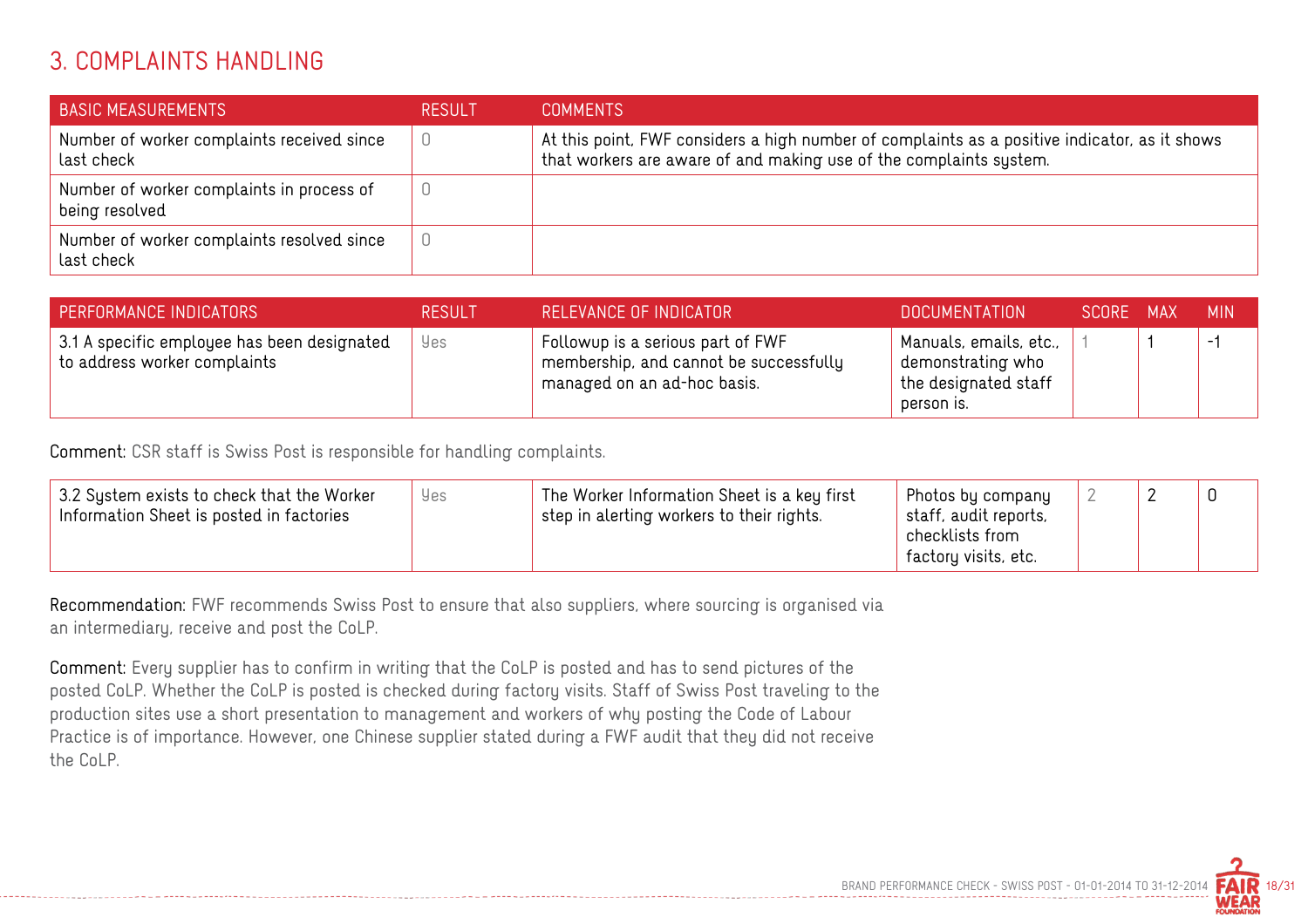| 3.3 Percentage of FWF-audited factories<br>40%<br>where at least half of workers are aware of<br>the FWF worker helpline. | The FWF complaints procedure is a crucial<br>element of verification. If factory-based<br>complaint systems do not exist or do not<br>work, the FWF worker helpline allows workers<br>to ask questions about their rights and file<br>complaints. Factory participation in the<br>Workplace Education Programme also count<br>towards this indicator. | Percentage of<br>audited factories<br>where at least 50% of<br>interviewed workers<br>indicate awareness of<br>the FWF complaints<br>mechanism +<br>percentage of<br>factories in WEP<br>programme. |  |  | $-2$ |
|---------------------------------------------------------------------------------------------------------------------------|-------------------------------------------------------------------------------------------------------------------------------------------------------------------------------------------------------------------------------------------------------------------------------------------------------------------------------------------------------|-----------------------------------------------------------------------------------------------------------------------------------------------------------------------------------------------------|--|--|------|
|---------------------------------------------------------------------------------------------------------------------------|-------------------------------------------------------------------------------------------------------------------------------------------------------------------------------------------------------------------------------------------------------------------------------------------------------------------------------------------------------|-----------------------------------------------------------------------------------------------------------------------------------------------------------------------------------------------------|--|--|------|

Recommendation: Swiss Post can stimulate its suppliers to participate in WEP trainings, to raise awareness about the existence and the functioning of FWF's worker hotline. In addition to sending the worker information sheet, Swiss Post can use the worker information cards available for download on FWF's website.

Comment: In all three FWF audits conducted in 2014, less than half of all workers interviewed were aware of the FWF worker helpline. At the same time, two WEP trainings were conducted at Chinese suppliers, which counts positively towards this indicator.

| 3.4 All complaints received from factory<br>workers are addressed in accordance with the<br><b>FWF Complaints Procedure</b> | No.<br>complaints<br>received                                       | Providing access to remedy when problems<br>arise is a key element of responsible supply<br>chain management. Affiliate involvement is<br>often essential to resolving issues.      | Documentation that<br>affiliate has<br>completed all<br>required steps in the<br>complaints handling<br>process. | N/A | $-2$ |
|-----------------------------------------------------------------------------------------------------------------------------|---------------------------------------------------------------------|-------------------------------------------------------------------------------------------------------------------------------------------------------------------------------------|------------------------------------------------------------------------------------------------------------------|-----|------|
| 3.5 Cooperation with other customers in<br>addressing worker complaints at shared<br>suppliers                              | No.<br>complaints or<br>cooperation<br>not possible /<br>necessary. | Because most factories supply several<br>customers with products, involvement of other<br>customers by the FWF affiliate can be critical<br>in resolving a complaint at a supplier. | Documentation of<br>joint efforts, e.g.<br>emails, sharing of<br>complaint data, etc.                            | N/A | $-2$ |

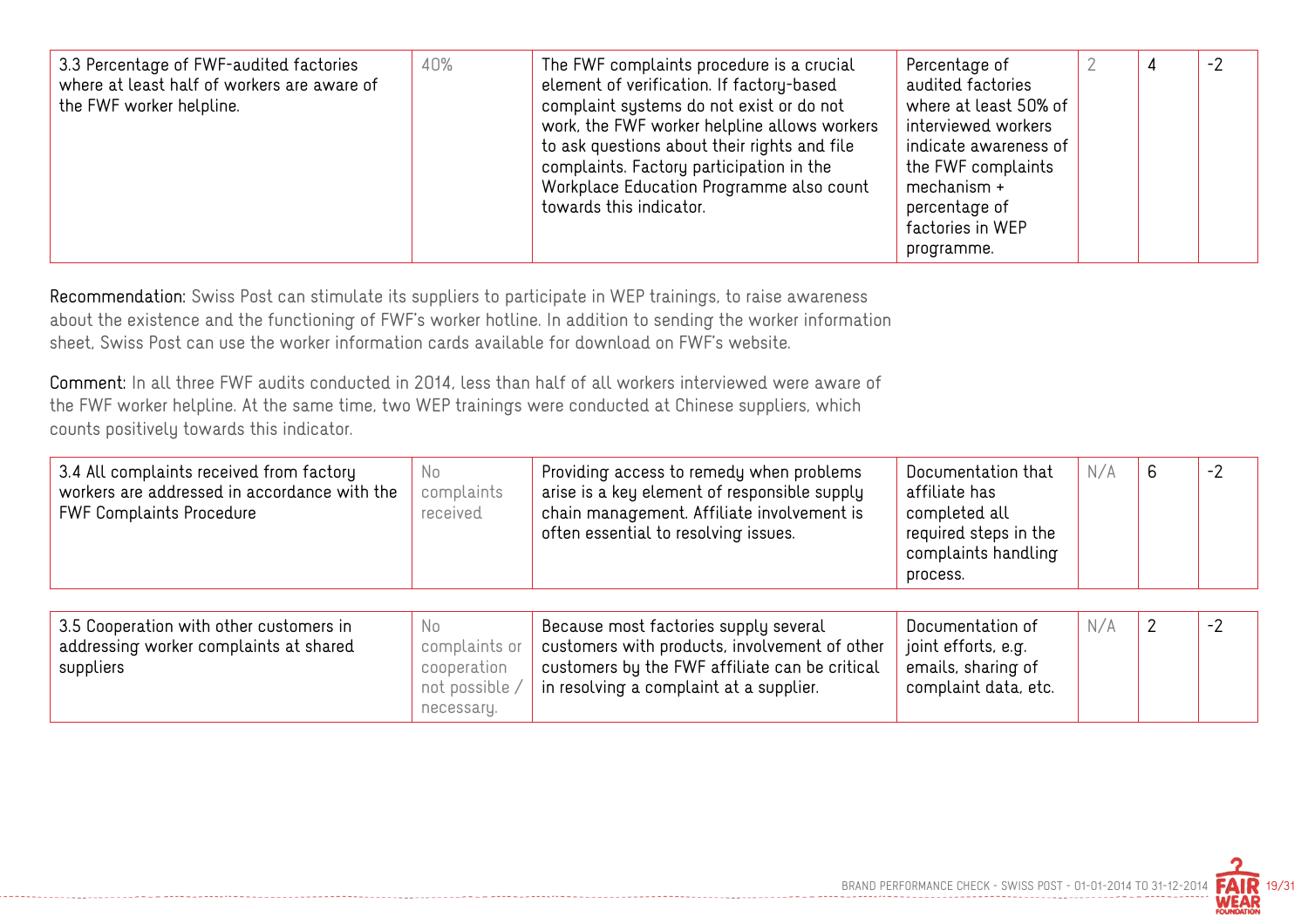# COMPLAINTS HANDLING

Possible Points: 7 Earned Points: 5

. **. . . . . . . . .** . . .

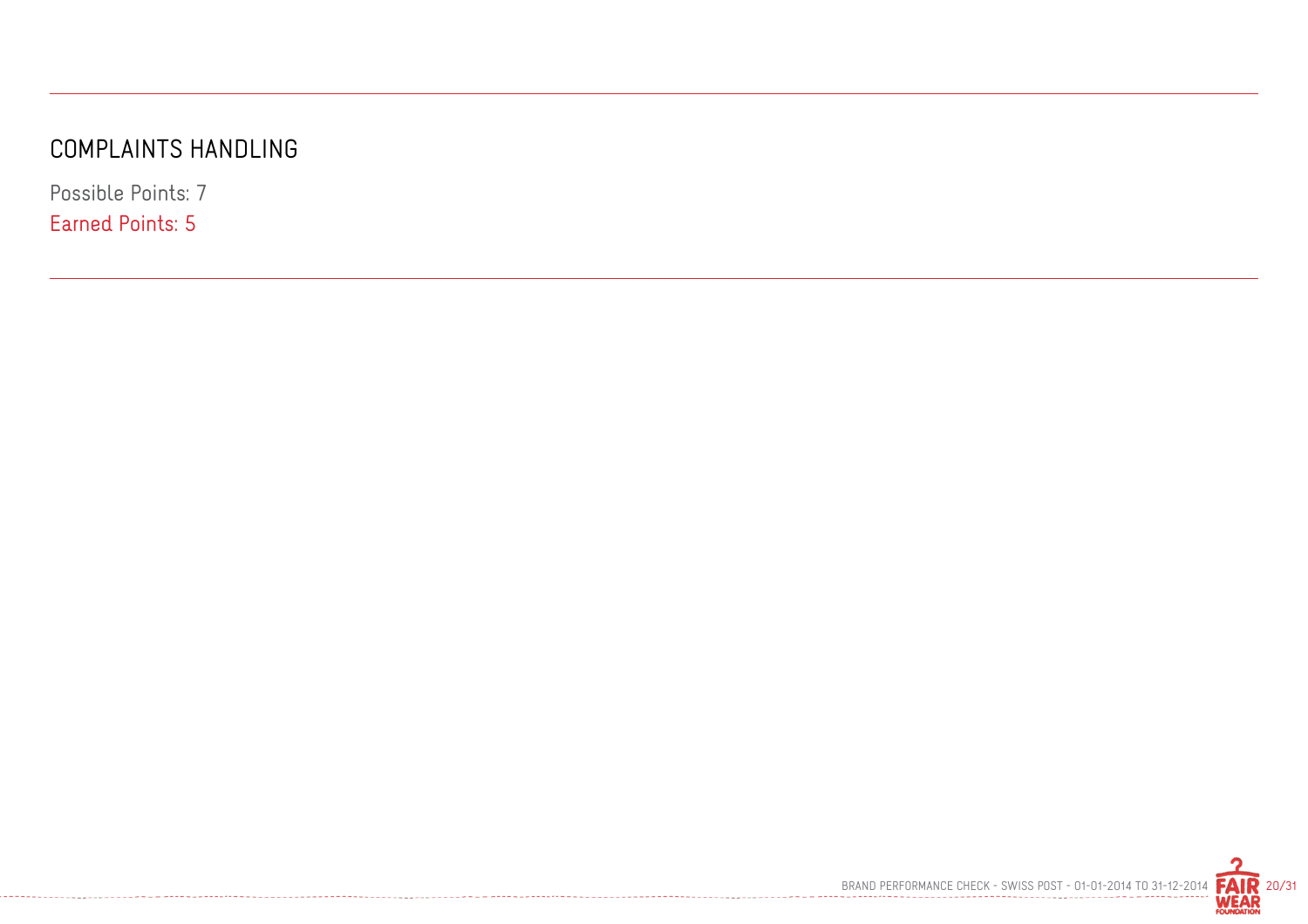# 4. TRAINING AND CAPACITY BUILDING

| PERFORMANCE INDICATORS                                        | <b>RESULT</b> | RELEVANCE OF INDICATOR                                                                                                                                                                                                                | <b>DOCUMENTATION</b>                                     | SCORE MAX | <b>MIN</b> |
|---------------------------------------------------------------|---------------|---------------------------------------------------------------------------------------------------------------------------------------------------------------------------------------------------------------------------------------|----------------------------------------------------------|-----------|------------|
| 4.1 All staff is made aware of FWF<br>membership requirements | Yes.          | Preventing and remediating problems often<br>requires the involvement of many different<br>departments; making all staff aware of FWF<br>membership requirements helps to support<br>cross-departmental collaboration when<br>needed. | Emails, trainings,<br>presentation,<br>newsletters, etc. |           | . –        |

Comment: Swiss Post faces the challenge of a huge federal authority with many employees. Nevertheless,

there are various communication efforts made to inform staff about FWF membership.

Information about FWF is featured on the intranet. Distribution workers and directors who do not have access to the intranet or do not use it frequently are trained by CSR staff separately. CSR staff also trains Swiss Post

workers in Swiss distribution centers.

A six page special report on procurement including interviews was send out to employees and a number of selected newspapers that published several articles about Swiss Post's FWF membership and sourcing strategy.

FWF membership and fair purchasing is furthermore mentioned in the welcome for new employees, in master presentations on sustainability and it is a topic in the annual sustainability Board meeting.

| 4.2 Ongoing training in support of FWF<br>yes<br>requirements is provided to staff in direct<br>contact with suppliers. | Sourcing, purchasing and CSR staff at a<br>minimum should possess the knowledge<br>necessary to implement FWF requirements<br>and advocate for change within their<br>organisations. | FWF Seminars or<br>equivalent trainings<br>provided;<br>presentations,<br>curricula, etc. |  |  |  |  |
|-------------------------------------------------------------------------------------------------------------------------|--------------------------------------------------------------------------------------------------------------------------------------------------------------------------------------|-------------------------------------------------------------------------------------------|--|--|--|--|
|-------------------------------------------------------------------------------------------------------------------------|--------------------------------------------------------------------------------------------------------------------------------------------------------------------------------------|-------------------------------------------------------------------------------------------|--|--|--|--|

Recommendation: FWF recommends Swiss Post to ensure that all staff responsible for sourcing participate at a FWF affiliate seminar or the annual conference.

Comment: At Swiss Post only two purchasers are in contact with the suppliers. Both are also responsible for FWF requirements. One of them participated at the FWF affiliate seminar as well as the annual conference in 2014.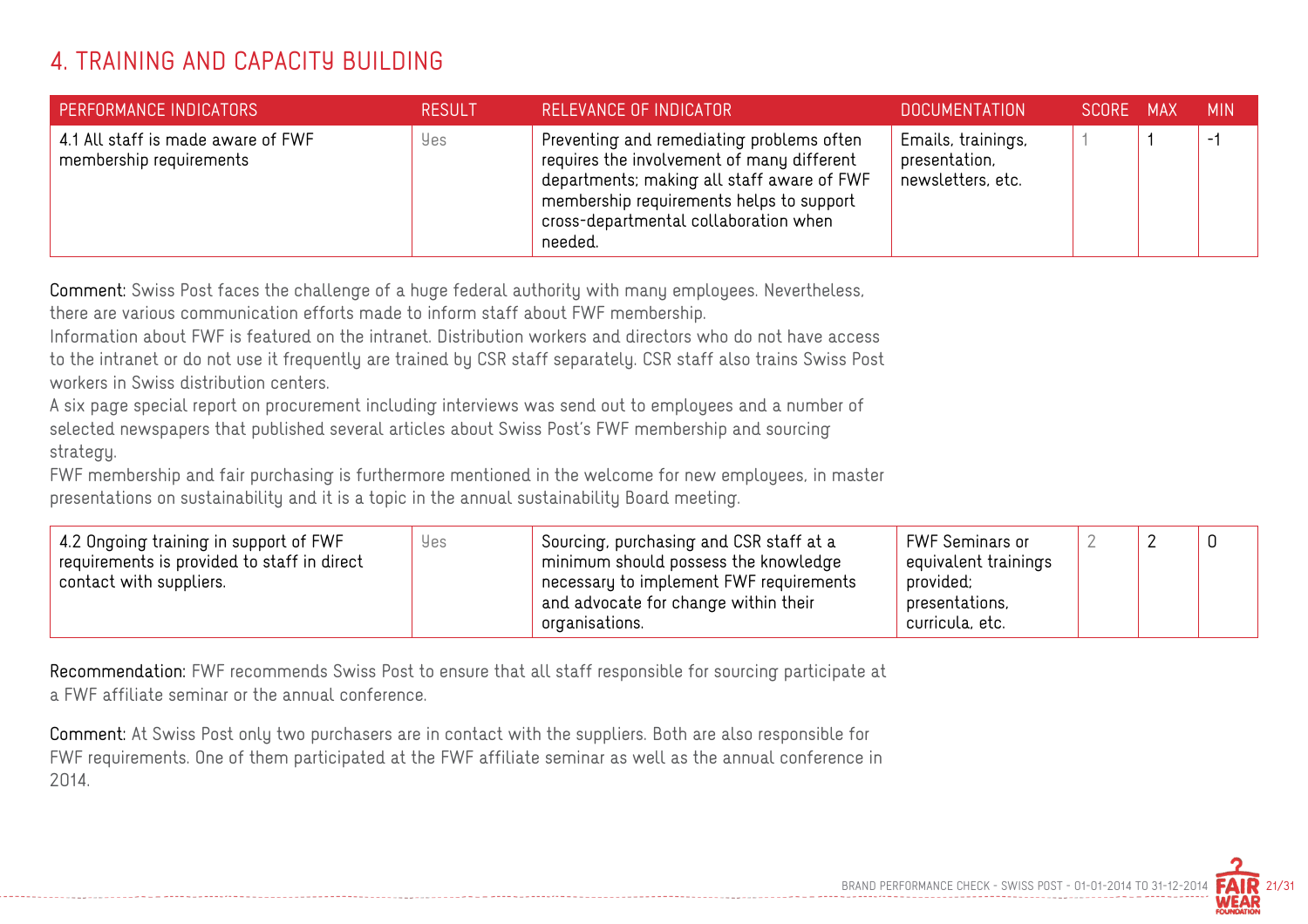| 4.3 All sourcing contractors/agents are<br>Yes<br>informed about FWF's Code of Labour<br>Practices. | Agents have the potential to either support or<br>disrupt CoLP implementation. It is the<br>responsibility of affiliate to ensure agents<br>actively support the implementation of the<br>CoLP. | Correspondence with<br>agents, trainings for<br>agents, FWF audit<br>findings. |  |  | $-2$ |
|-----------------------------------------------------------------------------------------------------|-------------------------------------------------------------------------------------------------------------------------------------------------------------------------------------------------|--------------------------------------------------------------------------------|--|--|------|
|-----------------------------------------------------------------------------------------------------|-------------------------------------------------------------------------------------------------------------------------------------------------------------------------------------------------|--------------------------------------------------------------------------------|--|--|------|

Recommendation: FWF recommends Swiss Post to systematically train their intermediaries and use them more actively for CoLP implementation and remediation (see also recommendation at indicator 2.2).

Comment: Swiss Post works with a variety of intermediaries as part of their sourcing strategy. All of them are informed about FWF, in one case Swiss Post travelled together with the intermediary to suppliers to discuss FWF issues. However, not all intermediares are actively involved in CoLP implementation.

| 54%<br>4.4 Factory participation in Workplace<br>Education Programme (where WEP is offered;<br>by production volume) | Lack of knowledge and skills on best practices<br>related to labour standards is acommon issue<br>in factories. Good quality training of workers<br>and managers is a key step towards<br>sustainable improvements. | Documentation of<br>relevant trainings;<br>participation in<br>Workplace Education<br>Programme. |  | b |  |  |
|----------------------------------------------------------------------------------------------------------------------|---------------------------------------------------------------------------------------------------------------------------------------------------------------------------------------------------------------------|--------------------------------------------------------------------------------------------------|--|---|--|--|
|----------------------------------------------------------------------------------------------------------------------|---------------------------------------------------------------------------------------------------------------------------------------------------------------------------------------------------------------------|--------------------------------------------------------------------------------------------------|--|---|--|--|

Recommendation: In order to ensure awareness and enhance understanding of the relevant labour standards, grievance mechanisms and the importance of a good mechanism for communication between employers and workers in the workplace, FWF developed the Workplace Education Programme. This programme is offered in the 4 priority countries as well as Vietnam, Romania and Tunisia. Swiss Post should motivate its suppliers to join WEP trainings.

Comment: Two Chinese suppliers of Swiss Post participated in a WEP in 2014.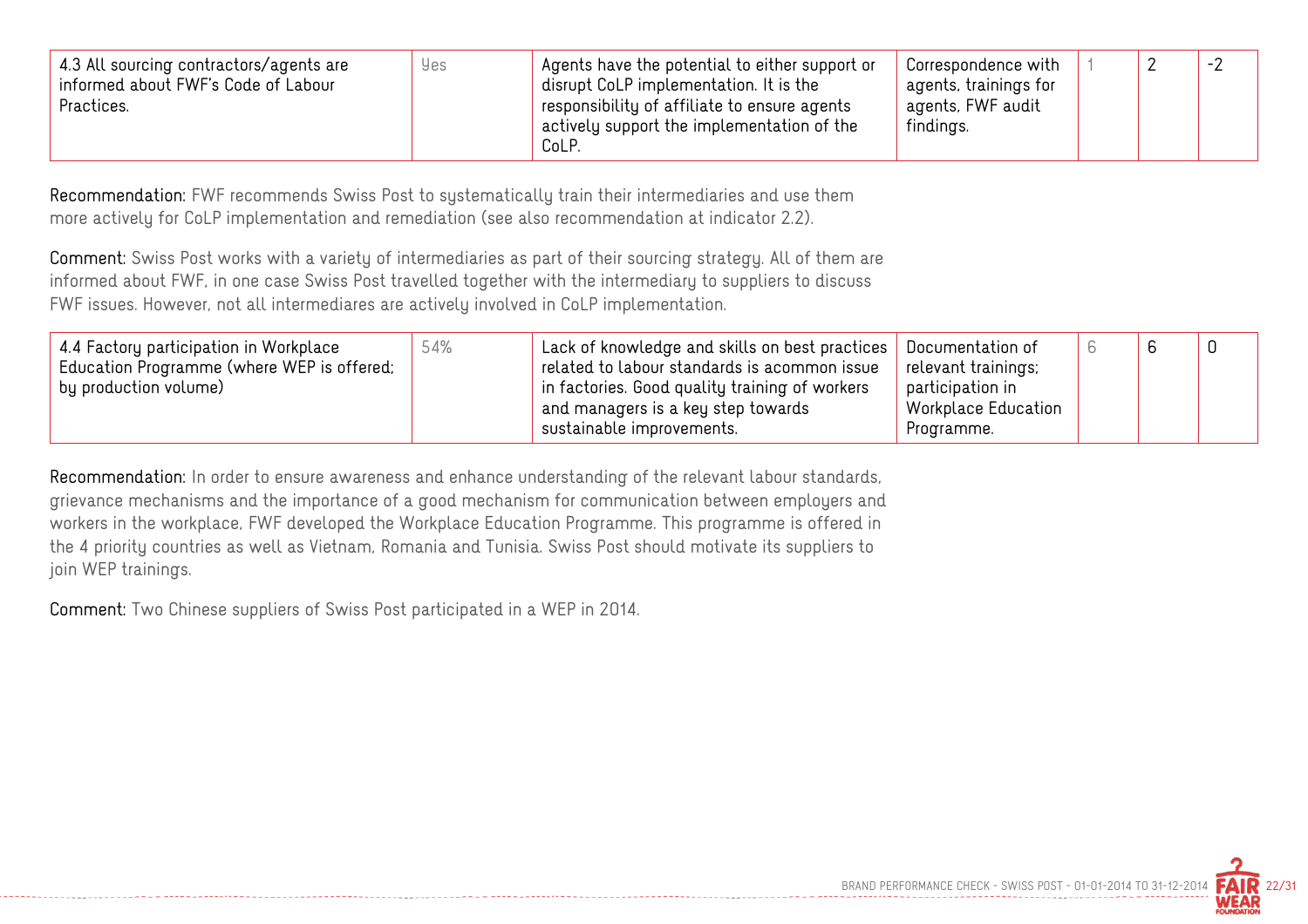| 37%<br>4.5 Factory participation in trainings (where<br>WEP is not offered; by production volume) | In areas where the Workplace Education<br>Programme is not yet offered, affiliates may<br>arrange trainings on their own or work with<br>other training-partners. Trainings must meet<br>FWF quality standards to receive credit for this<br>indicator. | Curricula, other<br>documentation of<br>training content,<br>participation and<br>outcomes. |  |  |  |
|---------------------------------------------------------------------------------------------------|---------------------------------------------------------------------------------------------------------------------------------------------------------------------------------------------------------------------------------------------------------|---------------------------------------------------------------------------------------------|--|--|--|
|---------------------------------------------------------------------------------------------------|---------------------------------------------------------------------------------------------------------------------------------------------------------------------------------------------------------------------------------------------------------|---------------------------------------------------------------------------------------------|--|--|--|

Comment: FWF does not offer WEP trainings in Jordan and Bulgaria, which accounts for 19 % of Swiss Post's production. At their Jordan supplier - accounting for 7 % of overall production - Swiss Post has worked closely with the ILO Better Work programme to ensure workers are aware of their rights and dialogue between workers and factory management is enhanced.

# TRAINING AND CAPACITY BUILDING

Possible Points: 15 Earned Points: 13

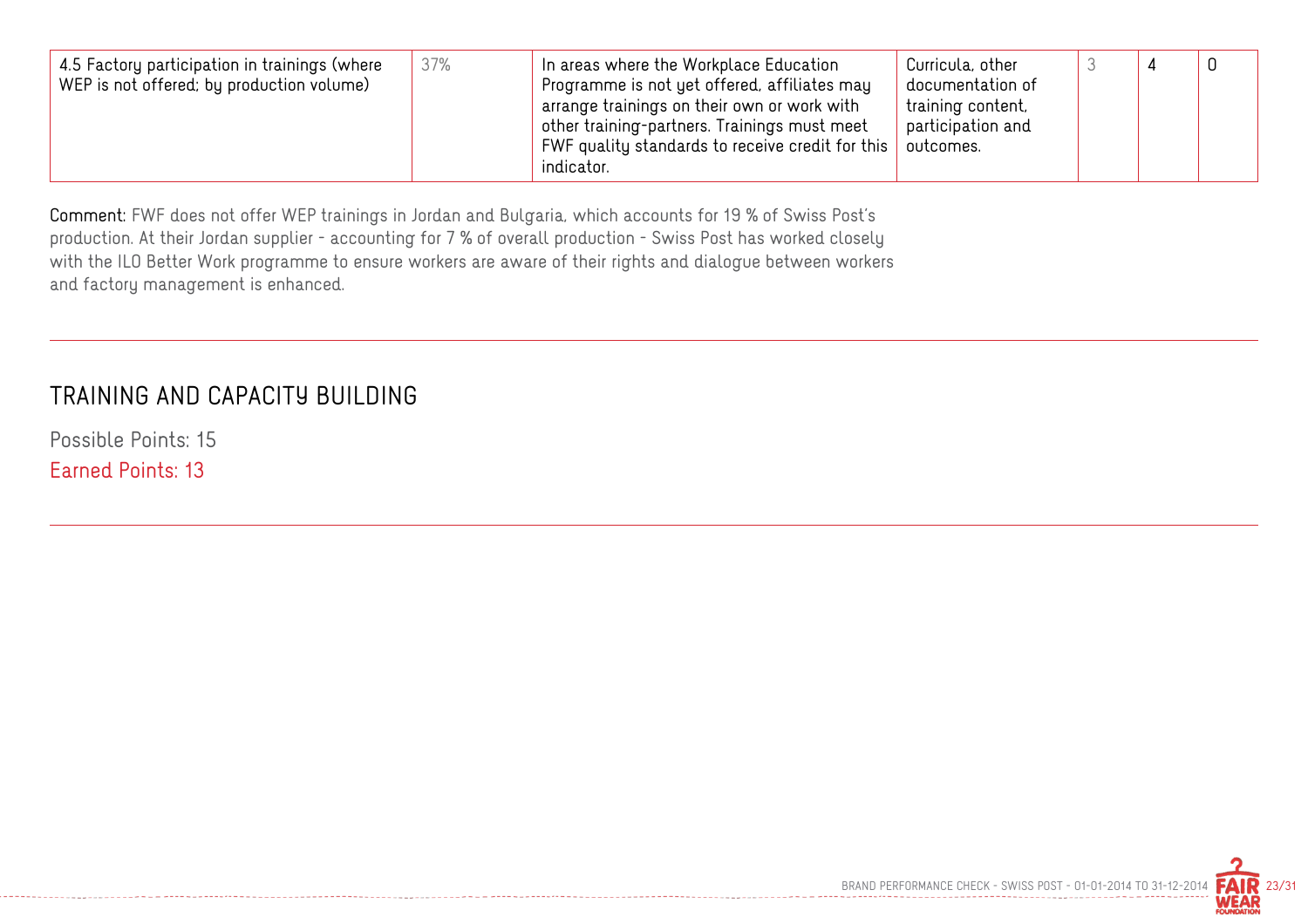# 5. INFORMATION MANAGEMENT

| PERFORMANCE INDICATORS                                      | <b>RESULT</b> | RELEVANCE OF INDICATOR                                                                                      | DOCUMENTATION                                                                                                                                                                                                    | SCORE MAX |   | <b>MIN</b> |
|-------------------------------------------------------------|---------------|-------------------------------------------------------------------------------------------------------------|------------------------------------------------------------------------------------------------------------------------------------------------------------------------------------------------------------------|-----------|---|------------|
| 5.1 Level of effort to identify all production<br>locations | Advanced      | Any improvements to supply chains require<br>affiliates to first know all of their production<br>locations. | Supplier information<br>provided by affiliate.<br>Financial records of<br>previous financial<br>year. Documented<br>efforts by affiliate to<br>update supplier<br>information from its<br>monitoring activities. | 6         | 6 | $-2$       |

Recommendation: FWF recommends Swiss Post to systematically check, whether their suppliers, especially in China, employ unauthorized subcontracting.

Comment: Swiss Post is generally aware of all production locations including subcontractors.

| 5.2 A system exists to allow purchasing, CSR<br>and other relevant staff to share information<br>with each other about working conditions at<br>suppliers | Yes | CSR, purchasing and other staff who interact<br>with suppliers need to be able to share<br>information in order to establish a coherent<br>and effective strategy for improvements. | Internal information<br>system; status CAPs,<br>reports of meetings<br>of purchasing/CSR;<br>systematic way of<br>storing information. |  |  | <u>. -</u> |
|-----------------------------------------------------------------------------------------------------------------------------------------------------------|-----|-------------------------------------------------------------------------------------------------------------------------------------------------------------------------------------|----------------------------------------------------------------------------------------------------------------------------------------|--|--|------------|
|-----------------------------------------------------------------------------------------------------------------------------------------------------------|-----|-------------------------------------------------------------------------------------------------------------------------------------------------------------------------------------|----------------------------------------------------------------------------------------------------------------------------------------|--|--|------------|

Comment: Two purchasers are in contact with the suppliers with regard to everything (also financials etc). Both purchasers are responsible for social standards and implementation of FWF.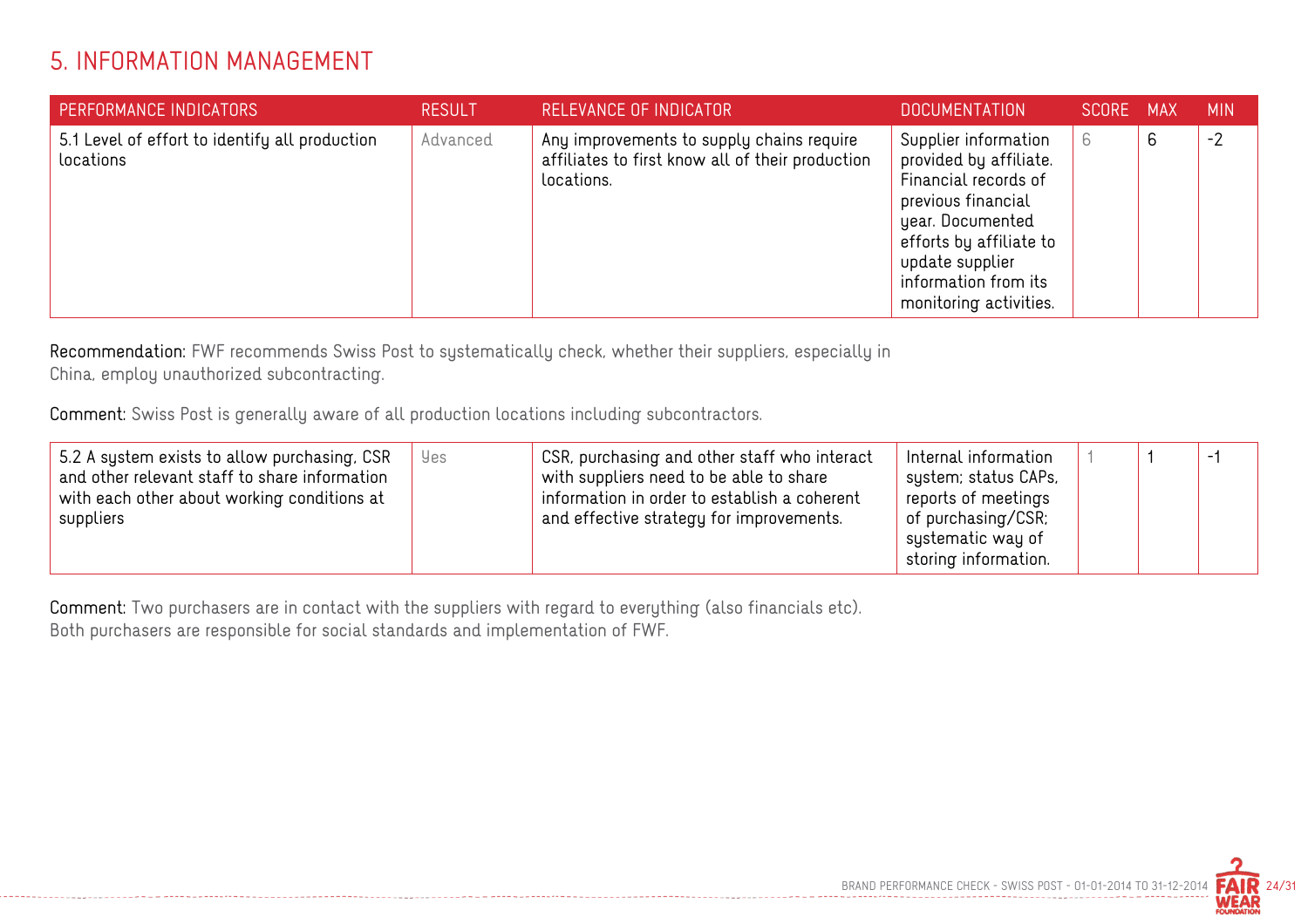## INFORMATION MANAGEMENT

Possible Points: 7 Earned Points: 7

. **. . . . . . . . .** . . .

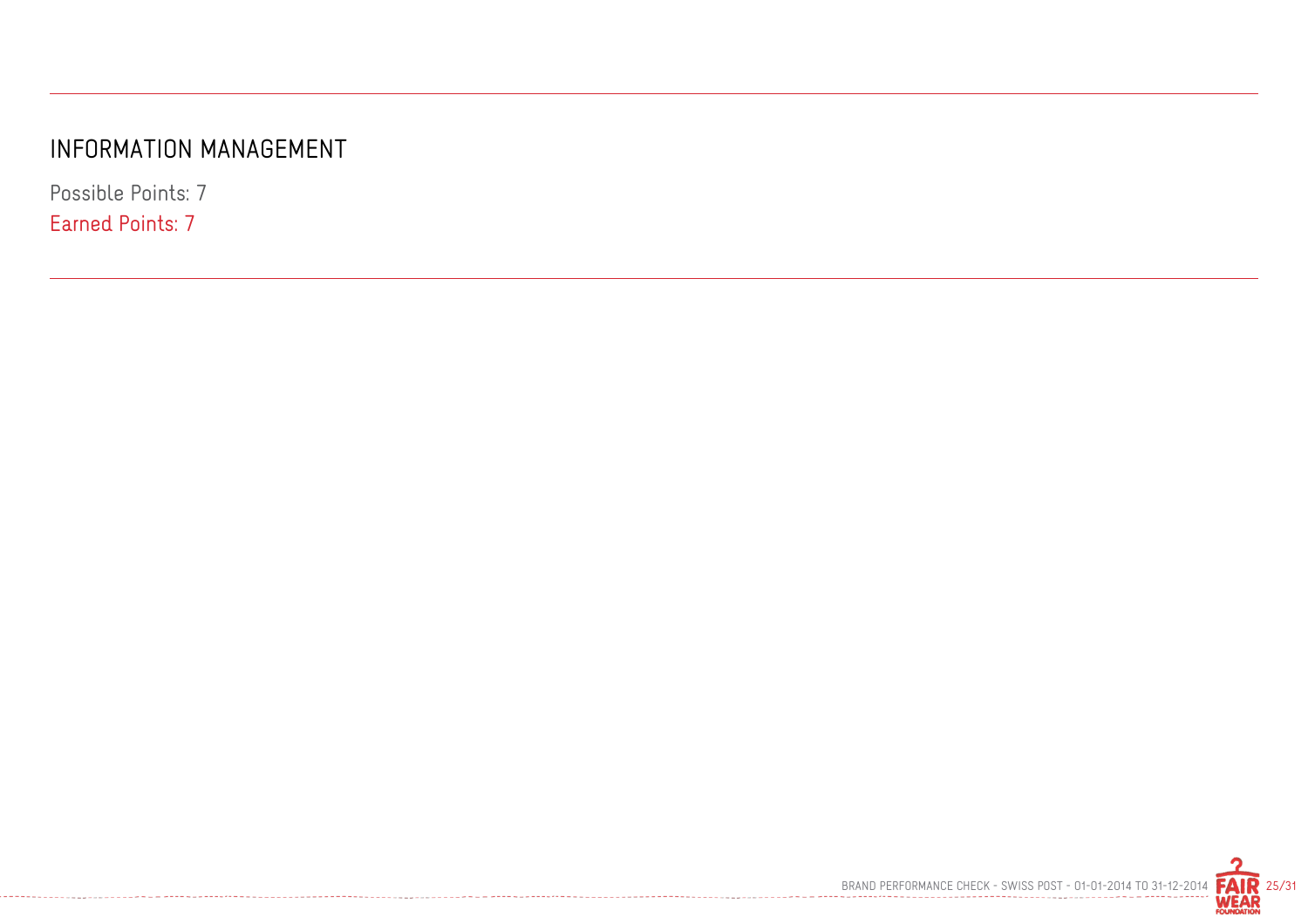### 6. TRANSPARENCY

| PERFORMANCE INDICATORS                                                             | <b>RESULT</b> | RELEVANCE OF INDICATOR                                                                                                                | <b>DOCUMENTATION</b>                                                                                                                                                                                     | <b>SCORE</b> | MAX | <b>MIN</b> |
|------------------------------------------------------------------------------------|---------------|---------------------------------------------------------------------------------------------------------------------------------------|----------------------------------------------------------------------------------------------------------------------------------------------------------------------------------------------------------|--------------|-----|------------|
| 6.1 Communication about FWF membership<br>adheres to the FWF communications policy | Yes           | FWF membership should be communicated in<br>a clear and accurate manner. FWF guidelines<br>are designed to prevent misleading claims. | Logo is placed on<br>website; other<br>communications in<br>line with policy.<br>Affiliates may lose<br>points if there is<br>evidence that they<br>did not comply with<br>the communications<br>policy. |              |     | $-2$       |

Comment: As clothing is not part of the core business of Swiss Post, external communication about FWF is not pursued actively. Communication focusses mainly on Swiss Post employees as they are the "clients" wearing the sourced clothing (see indicator 4.1). All communication on the website complies with FWF communication policy. Swiss Post has made efforts in 2014 to optimize internet search results linking FWF and Swiss Post.

| 6.2 Affiliate engages in advanced reporting<br>activities | No | Good reporting by members helps to ensure<br>the transparency of FWF's work and shares<br>best practices with the industry. | Affiliate publishes<br>one or more of the<br>following on their<br>website: Brand<br>Performance Check,<br>Audit Reports,<br>Supplier List. |  |  | 0 |
|-----------------------------------------------------------|----|-----------------------------------------------------------------------------------------------------------------------------|---------------------------------------------------------------------------------------------------------------------------------------------|--|--|---|
|-----------------------------------------------------------|----|-----------------------------------------------------------------------------------------------------------------------------|---------------------------------------------------------------------------------------------------------------------------------------------|--|--|---|

Recommendation: FWF recommends Swiss Post to publish one or more of the following reports on its website: brand performance check, audit reports, supplier information. Good reporting by members helps to ensure the transparency of Swiss Post and FWF's work.

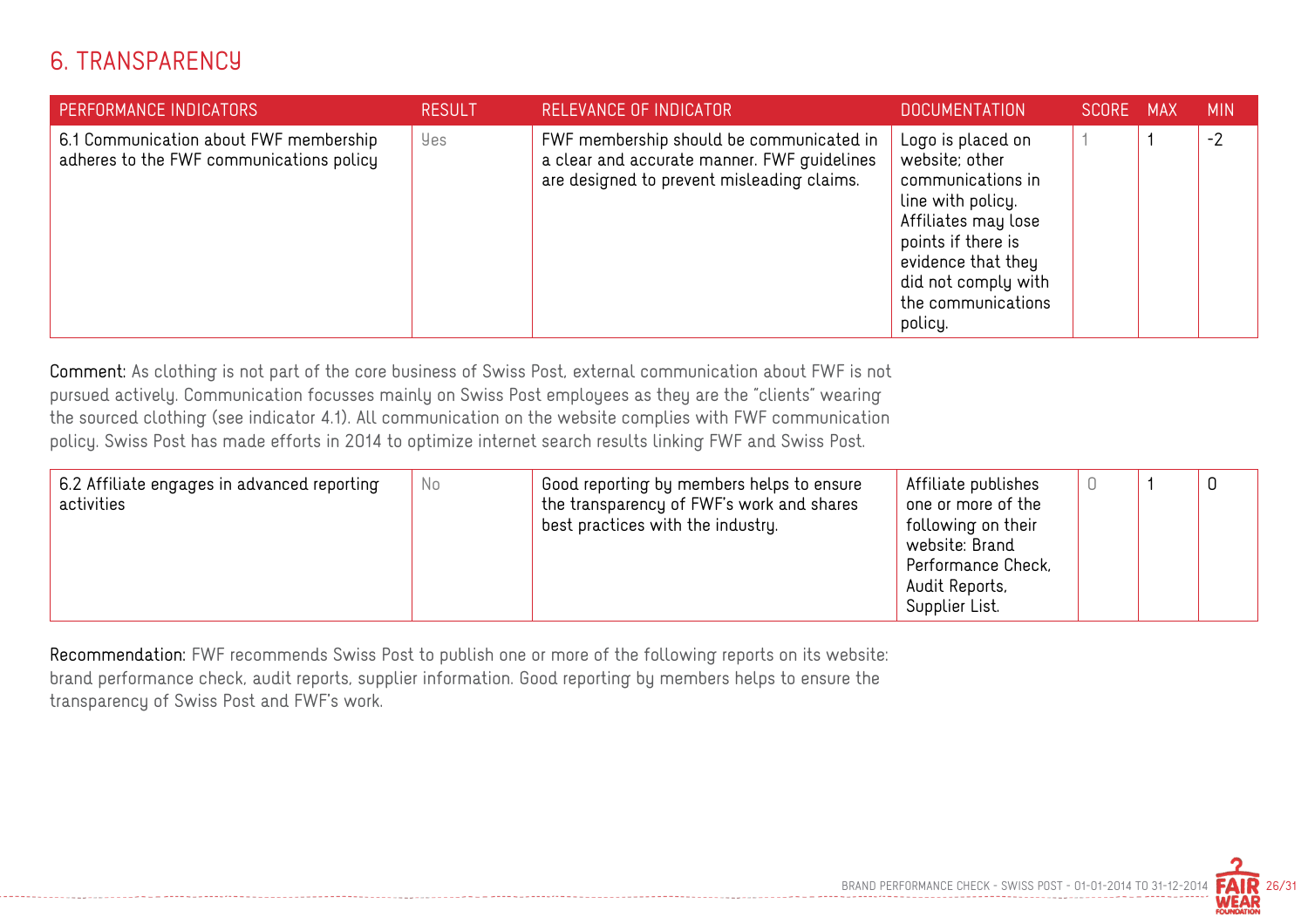| 6.3 Social Report is submitted to FWF and is<br>published on affiliate's website | Published on<br>affiliate's | The Social Report is an important tool for<br>affiliates to transparently share their efforts | Report adheres to<br>FWF quidelines for |  |  |
|----------------------------------------------------------------------------------|-----------------------------|-----------------------------------------------------------------------------------------------|-----------------------------------------|--|--|
|                                                                                  | website                     | with stakeholders.                                                                            | Social Report content.                  |  |  |

Comment: Swiss Post submitted its social report 2014 to FWF and published it on its website.

#### **TRANSPARENCY**

Possible Points: 4

Earned Points: 3

#### Additional comments on Transparency:

Swiss media as well as NGOs like the Declaration of Bern or Brot fuer Alle have been targeting the issue of sustainable public procurement more often in 2014. More than 18.000 people signed a petition asking Swiss Railway to join FWF. Swiss Post is used as a best practice example in this context.

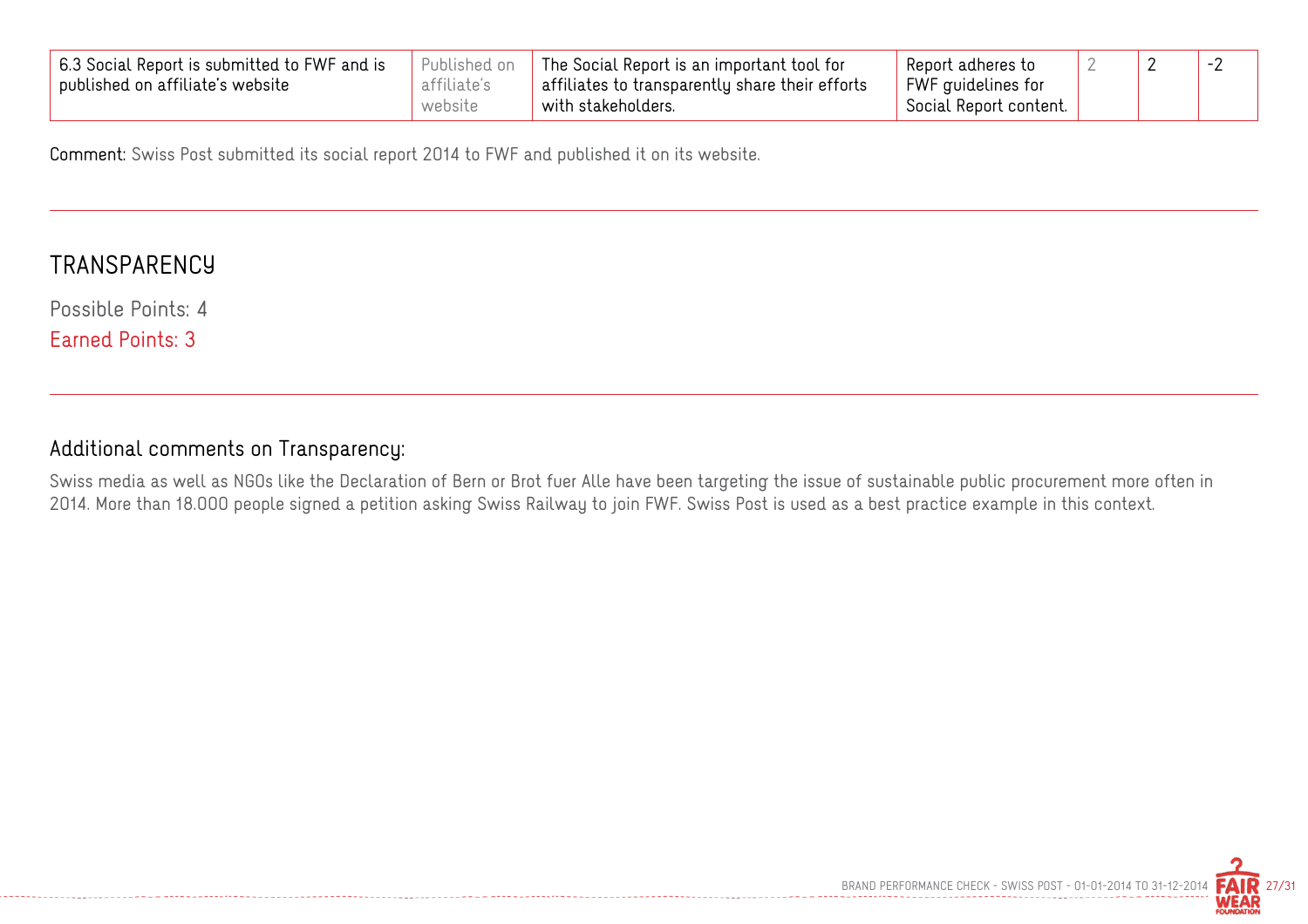# 7. EVALUATION

| PERFORMANCE INDICATORS                                                                                 | <b>RESULT</b> | RELEVANCE OF INDICATOR                                                                                                          | <b>DOCUMENTATION</b>                                       | SCORE MAX | <b>MIN</b> |
|--------------------------------------------------------------------------------------------------------|---------------|---------------------------------------------------------------------------------------------------------------------------------|------------------------------------------------------------|-----------|------------|
| 7.1 Systemic annual evaluation of FWF<br>membership is conducted with involvement of<br>top management | yes           | An annual evaluation involving top<br>management ensures that FWF policies are<br>integrated into the structure of the company. | Meeting minutes,<br>verbal reporting,<br>Powerpoints, etc. |           |            |

Comment: FWF membership is evaluated three times a year with top management discussing steps with FWF and details about compliance at each supplier.

Comment: Swiss Post was required in the last brand performance check to make sure to receive a completed and returned questionnaire from all external brands resold by the affiliate. This has been implemented.

#### EVALUATION

Possible Points: 6 Earned Points: 6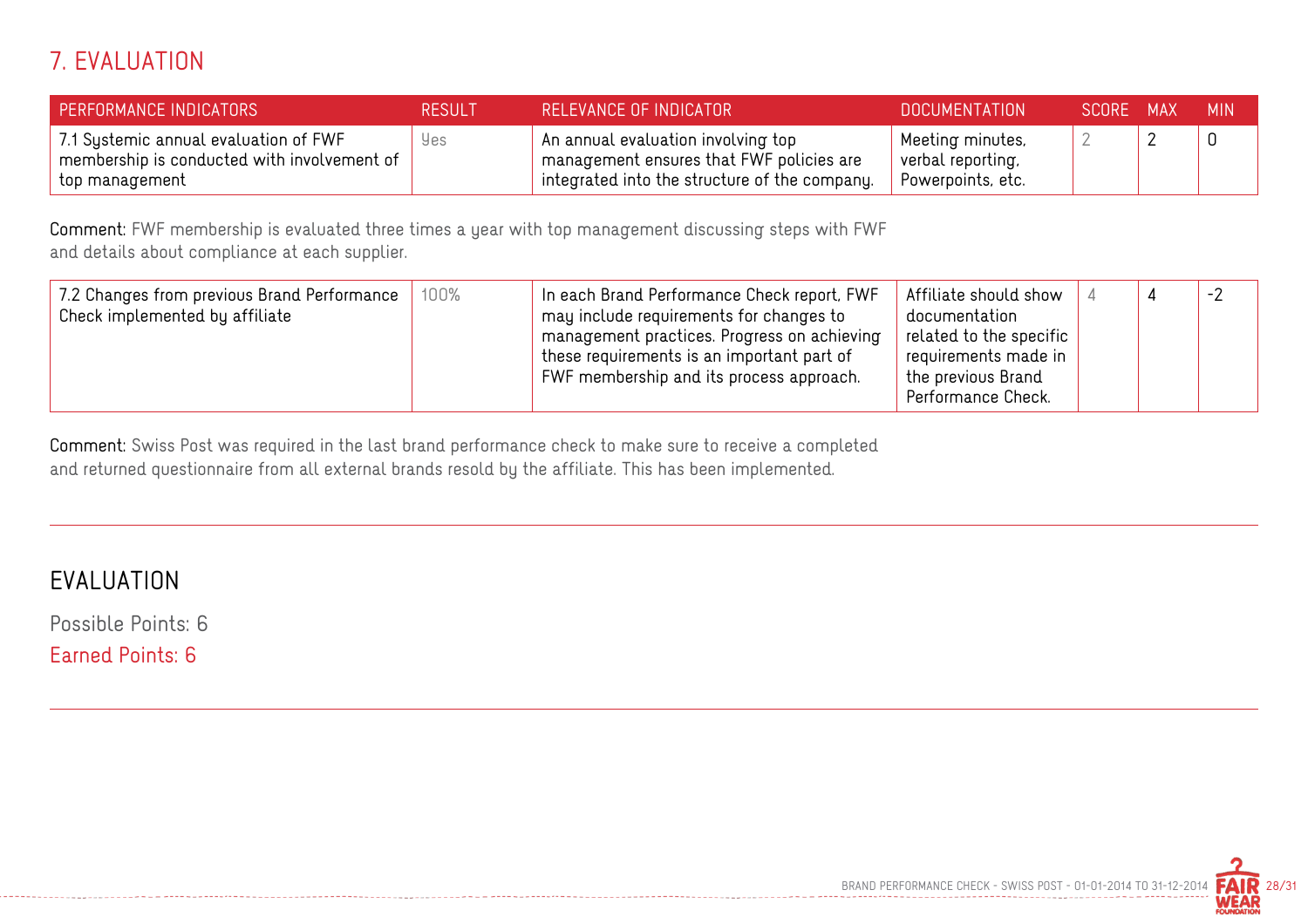#### RECOMMENDATIONS TO FWF

Swiss Post asks FWF to optimise its database and make it more user-friendly. Swiss Post would especially appreciate the opportunity to save wage ladders created by FWF affiliates, which is currently not possible.

Furthermore, Swiss Post asks FWF to facilitate meetings with suppliers shared by several FWF affiliates.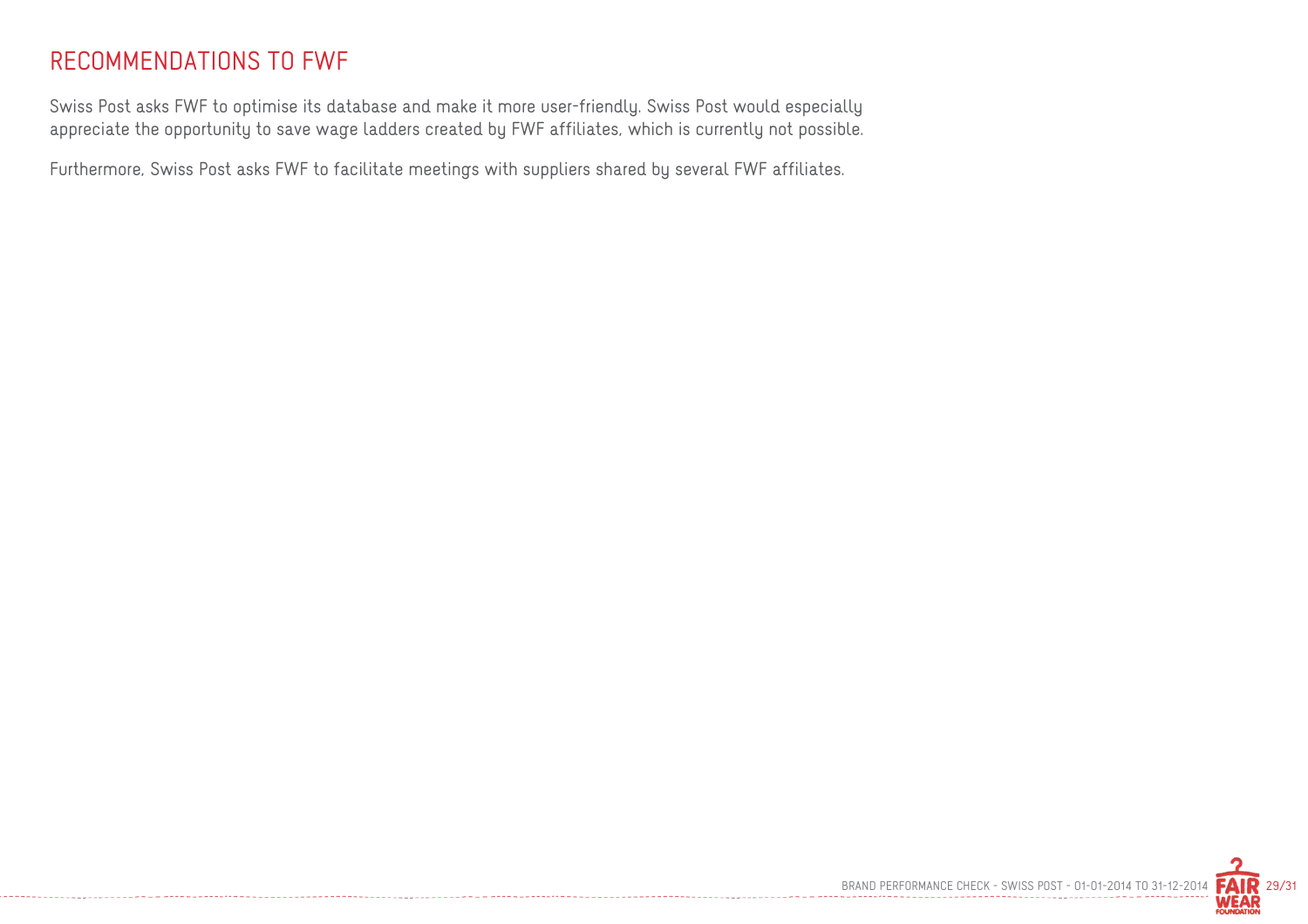# SCORING OVERVIEW

| CATEGORY                       | <b>EARNED</b> | <b>POSSIBLE</b> |
|--------------------------------|---------------|-----------------|
| <b>Purchasing Practices</b>    | 30            | 41              |
| Monitoring and Remediation     | 23            | 33              |
| <b>Complaints Handling</b>     | 5             |                 |
| Training and Capacity Building | 13            | 15              |
| Information Management         |               |                 |
| Transparency                   | 3             | 4               |
| Evaluation                     | 6             | 6               |
| Totals:<br>∧ ∧                 | 87            | 113             |

BENCHMARKING SCORE (EARNED POINTS DIVIDED BY POSSIBLE POINTS)

77

PERFORMANCE BENCHMARKING CATEGORY

Leader